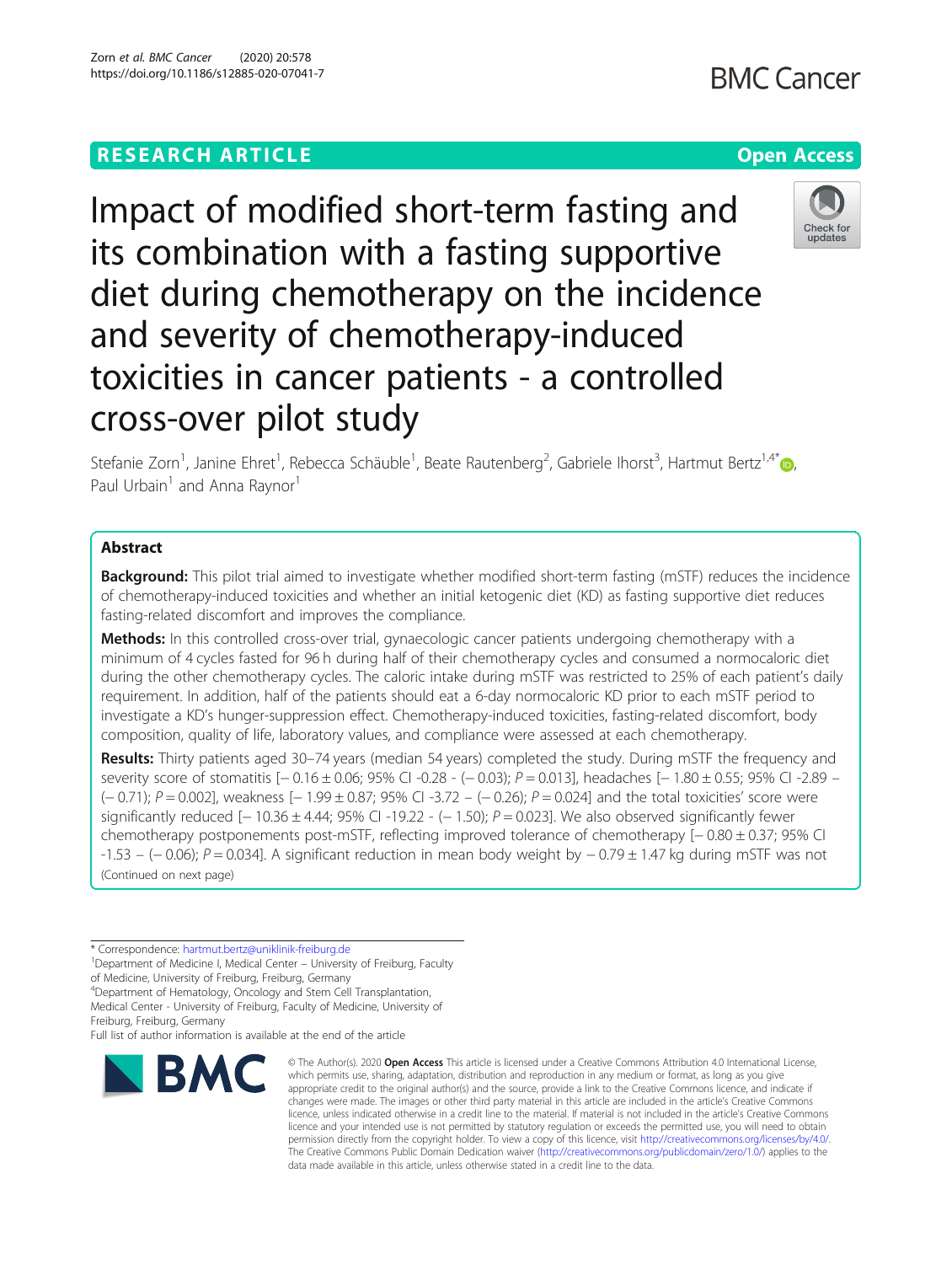# (Continued from previous page)

compensated and remained until study's conclusion (P < 0.005). On average, Insulin [− 169.4 ± 44.1; 95% CI -257.1 – (− 81.8); P < 0.001] and Insulin-like growth factor 1 levels [− 33.3 ± 5.4; 95% CI -44.1 – (− 22.5); P < 0.001] dropped significantly during fasting. The KD as a fasting supportive diet neither reduced fasting-related discomfort nor improved compliance of our fasting regimen.

**Conclusion:** MSTF is safe and feasible in gynaecologic cancer patients. Our results indicate that mSTF during chemotherapy can reduce chemotherapy-induced toxicities and enhance the tolerance of chemotherapy. Larger clinical trials are required to recommend mSTF for cancer patients.

**Trial registration:** germanctr.de: [DRKS00011610,](https://www.drks.de/drks_web/navigate.do?navigationId=trial.HTML&TRIAL_ID=DRKS00011610) registered 30 January, 2017.

Keywords: Breast cancer, Gynaecological cancer, Chemotherapy, Fasting, Ketogenic diet, Calorie restriction, Toxicity, Side effects, Pilot study, Insulin-like growth factor

# Background

Periods of intentional fasting are practised worldwide, usually for traditional, cultural, or religious reasons. Fasting is defined as the partial or total cessation of food intake for a specific period. There is ample empirical and observational evidence that medically supervised modified fasting lasting one to 3 weeks is effective in the treatment of several chronic and acute diseases, eg, rheumatism, hypertension, and metabolic syndrome [\[1](#page-12-0)]. Recent animal experiments revealed that short-term fasting (STF) prior to high-dose chemotherapy decreases chemotherapy-induced toxicities dramatically without weakening the therapeutic effect [[2\]](#page-12-0). Acute chemotherapy-induced toxicities can trigger to premature discontinuation and dose reductions in chemotherapy, and both are risk factors for poorer therapeutic outcome. Adjuvant metabolic nutritional therapies during cancer treatment such as STF or a ketogenic diet (KD) have recently been discussed and promoted in major newspapers, telecasts, and online, making it a popular topic.

In 2012, Safdie et al. [\[3](#page-12-0)] demonstrated that fasting for 48 h sensitised murine, rat, and human glioma cells, but not primary mixed glia cells, to chemotherapy. In the same year, Lee et al. [\[4](#page-12-0)] demonstrated that treatment under fasting conditions sensitised 15 of 17 mammalian cancer cell lines to chemotherapeutic agents and was as effective as chemotherapeutic agents in delaying the progression of different tumours. In neuroblastoma mouse models, fasting cycles plus chemotherapy drugs - but not either treatment alone - resulted in long-term cancer-free survival [[3](#page-12-0)]. A recent article by Brandhorst et al. [[2\]](#page-12-0) described stress resistance in mice fed either an ad libitum standard diet or macronutrient-defined dietary restriction for 3 days or 60 h fasting prior to highdose doxorubicin treatment. In contrast to the ad libitum-fed mice, the great majority of fasting (60 h) mice survived to day 25 after chemotherapy (16% vs. 89%) and exhibited no visible signs of stress or pain, like reduced mobility, ruffled hair, and hunched-back posture. Raffaghello et al. [[5\]](#page-12-0) showed similar results, namely that fasting for 48–60 h before etoposide treatment enhance resistance in mice.

Fasting induces wide-ranging changes in metabolic pathways and cellular processes, including decreases in circulating insulin-like growth factor-1 (IGF-1) and glucose. This affects different oncogenes including RAS and the AKT-signalling pathway, and leads to downregulation of proliferation and cell growth [[6\]](#page-12-0). Cell culture experiments showed that healthy cells are protected from treatment toxicity, while tumour cells become more vulnerable to chemotherapy during short-term fasting. This phenomenon is described as differential stress resistance. Normal cells enter an alternate state characterised by reduced or a lack of cell division and resistance to multiple stresses, upregulation of DNA repair and induced autophagy. Tumour cells are unable to activate a protective response, and growth pathways remain persistently overactivated. Tumour cells are thus more sensitive to chemotherapy [[4](#page-12-0)–[7\]](#page-12-0).

In a case series report published in 2012 [\[8](#page-12-0)], patients who fasted voluntarily during chemotherapy proved the feasibility and safety of various fasting regimens and reported significantly fewer chemotherapy-induced side effects, including asthenia, fatigue and gastrointestinal problems such as vomiting and diarrhoea. In the patients whose cancer progression could be followed, there was no evidence that fasting protected tumours or interfered with chemotherapeutic potency. De Groot et al. [\[9](#page-12-0)] published the first randomised controlled pilot trial evaluating STF's feasibility and effects on tolerance of adjuvant chemotherapy in HER2-negative breast cancer patients  $(N = 13)$ , demonstrating that a 48 h fasting period during chemotherapy was well tolerated and reduced both bone marrow toxicity and chemotherapy-induced DNA damage in peripheral blood mononucleated cells. Bauersfeld et al. [\[10\]](#page-12-0) found that STF during chemotherapy was safe and well tolerated, and seemed to improve quality of life and fatigue in a pilot trial with 34 gynaecological cancer patients. Dorff et al. [[11](#page-12-0)] published their results of a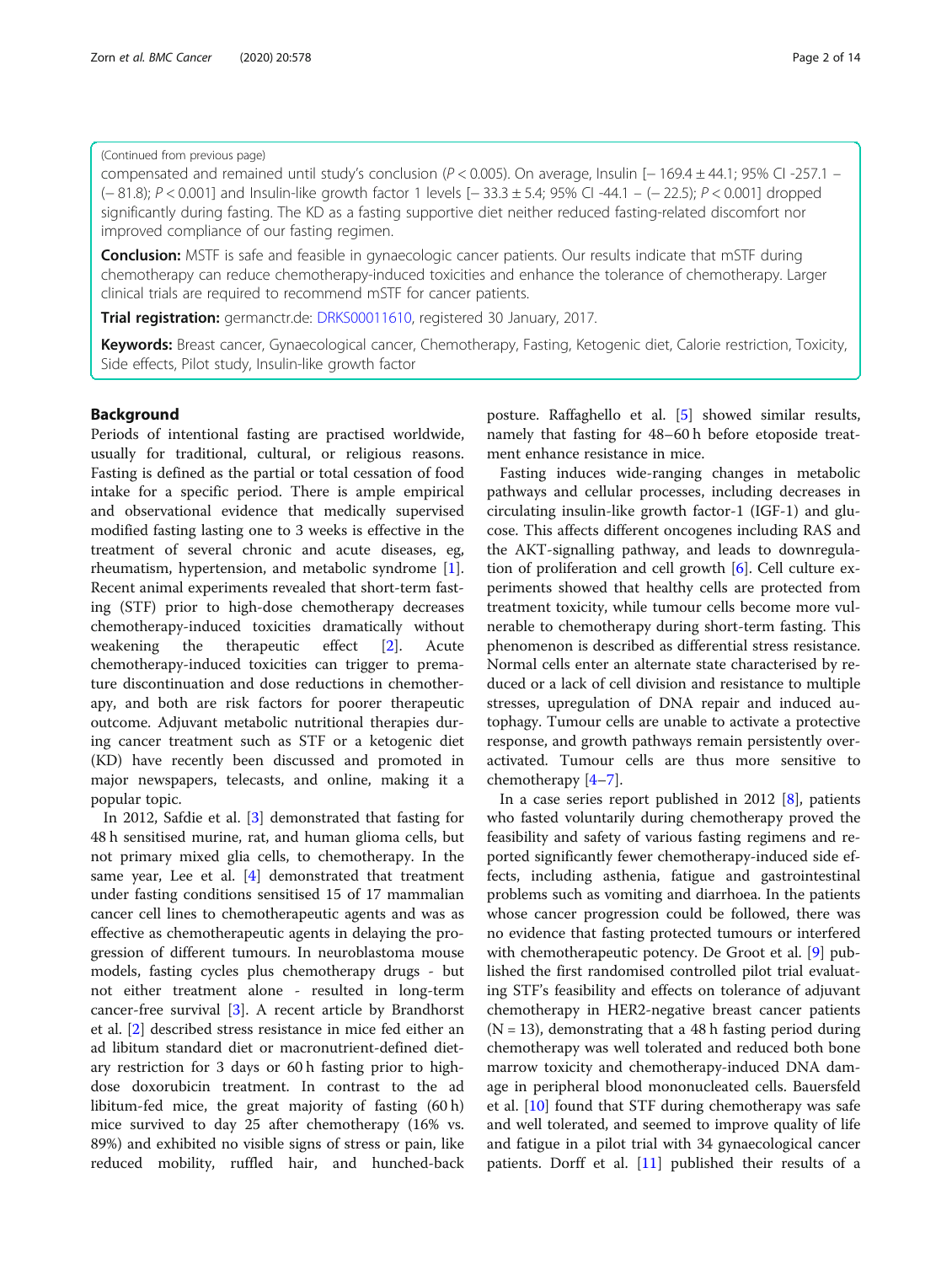dose-escalation fasting-study in 2016 where 20 patients with advanced cancer undergoing platinum-based combination chemotherapy fasted for 24, 48 and 72 h during chemotherapy administration, and found that fasting for 72 h was safe and feasible for cancer patients and that fasting-related toxicities were limited to ≤grade 2. Subjects who fasted for 48 h or longer revealed less DNA damage in leukocytes and IGF-1 levels decreased in all fasting cohorts.

Michalsen et al. [\[12](#page-12-0)] demonstrated in a nonrandomised trial with 209 patients suffering from chronic pain, that STF has no serious side effects.. Typical complaints reported in the initial fasting period at a level that did not interfere with daily activities include hunger, tiredness, irritability, headache, and lightheadedness [[8,](#page-12-0) [12,](#page-12-0) [13](#page-12-0)]. Fasting-related discomfort occurred especially on fasting days 2 and 3, when metabolism moves to physiological ketosis [[13\]](#page-12-0). Fasting leads to strong neuroendocrine adaptations that resemble the metabolic responses to a KD [[14](#page-12-0)]. A KD involves the intake of a high-fat, adequate-protein and very low- carbohydrate regimen (< 30–40 g/day), and induces a metabolic condition called "physiological ketosis", namely the state of elevated levels of ketone bodies in the blood [\[15](#page-12-0)]. Previous studies revealed that ketosis exerts a hunger-suppression effect, although its mechanisms of action on reducing appetite are not yet completely understood [[16](#page-12-0)–[18](#page-12-0)]. We conducted this pilot study to evaluate the influence of 96 h-fasting on chemotherapy-induced toxicities in patients with gynaecological cancer. Furthermore, quality of life, fatigue, fasting-related discomfort, compliance, nutritional status and laboratory values are assessed. We are the first to have investigated whether a KD as a fasting supportive diet can reduce fasting-related discomfort during the first days and increase patient'scompliance with our fasting regimen.

# Methods

#### Study population

We recruited adult women with first diagnosis or first recurrence of histologically confirmed gynaecologic cancers in all stages and undergoing neoadjuvant or adjuvant chemotherapy with a minimum of 4 cycles of the same chemotherapy protocol at a 3- to 4-week interval administrated within 24 h. Our exclusion criteria were: a current state of malnutrition (Nutritional Risk Screening  $> 3$ , weight loss  $> 5\%$  in the last 3 months, body mass index <  $18.5 \text{ kg/m}^2$ ), eating disorders, diabetes mellitus undergoing drug therapy, gout, severe cardiovascular diseases, pregnancy or lactation, parenteral nutrition, administration of steroids or IGF-1-receptor blockers. Patients were enrolled between March 2017 and December 2017 in the Department of Gynecology and Gynecologic

Oncology at the University Medical Center Freiburg by employees of the Department of Nutritional Medicine and Dietetics. All study participants gave their written informed consent. The study protocol was reviewed and approved by the Ethics Committee of Albert-Ludwig University Freiburg (313/16), and the study was registered at germanctr.de as DRKS00011610.

### Study design and intervention

This pilot study had an interventional, open-label crossover design entailing a dietary intervention. Its primary objective was to evaluate the influence of modified short-term fasting (mSTF) on chemotherapy-induced toxicities in gynaecologic cancer patients on the basis of the probability of adverse events grade III and higher. The dietary intervention consisted of an mSTF or a 6 day normocaloric KD prior to each mSTF. Patients were selectively assigned to one of the four study groups: A, B, C, D (Fig. 1). All study groups included 2–3 periods of mSTF or mSTF combined with KD and normocaloric diet (NC), respectively. Patients in study groups A und C started with mSTF or KD prior to mSTF for the first half of chemotherapy cycles, whereas groups B and D began with NC. For statistical analysis we mainly compared NC cycles to mSTF cycles. Furthermore, we compared cycles of mSTF versus cycles of mSTF combined with KD. All patients entered the preparation period after randomisation, which consisted of individually teaching units and the development of an individual diet plan for the 4 day- mSTF period by a skilled nutritional scientist. One day before each dietary intervention period, patients received a reminder by phone or email. In periods between the dietary interventions close to the chemotherapy cycles, patients were on their usual NC.

During mSTF, the level of caloric restriction was limited to 25% of each patient's daily calorie requirement, consisting of the resting energy expenditure multiplied by a factor that corresponds to the individual overall physical activity level. The resting energy expenditure was estimated with the improved Harris-Benedict equation [\[19](#page-12-0)]. The energy content of the mSTF for most

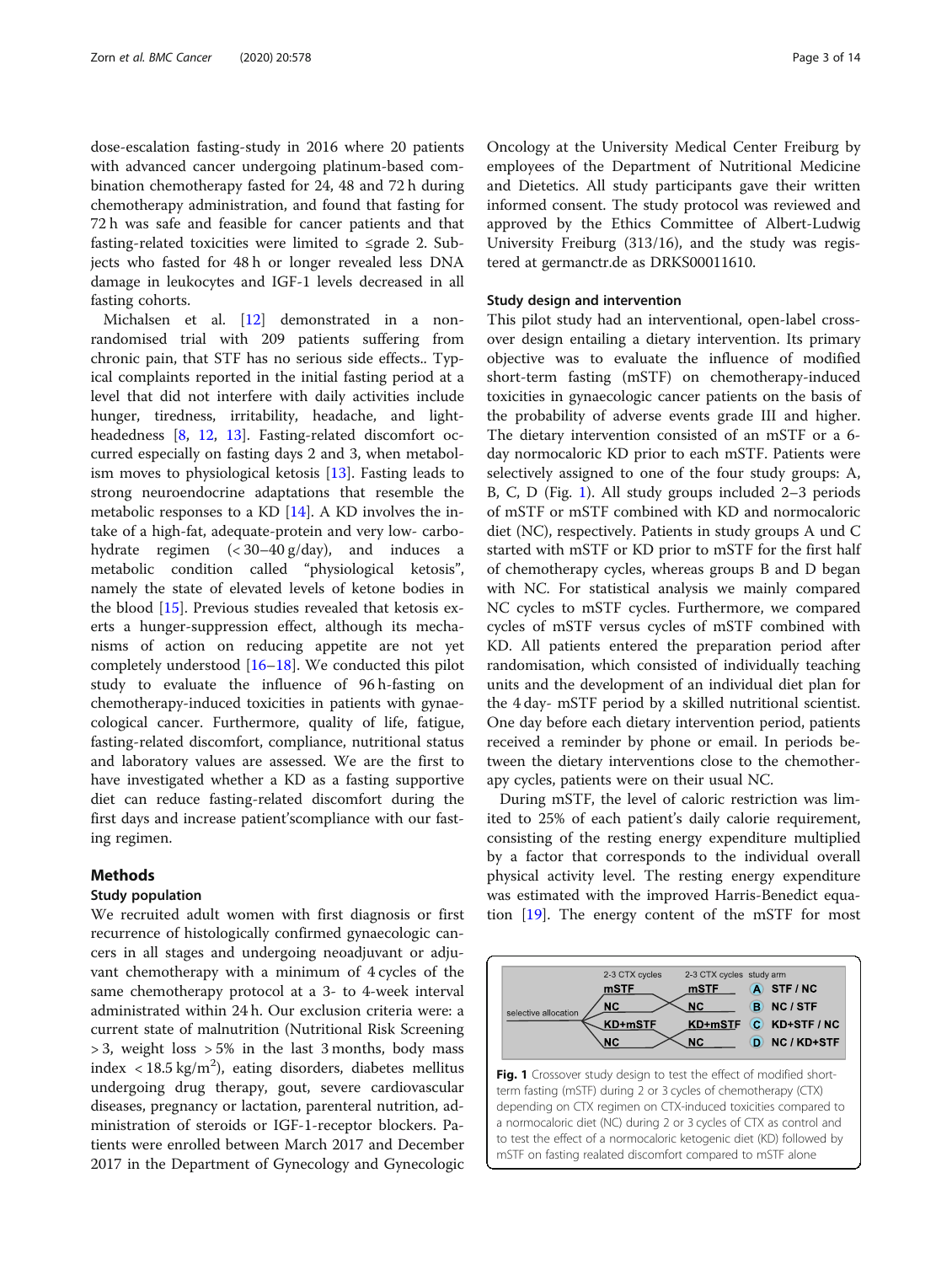patients was between 400 and 600 kcal/day. The mSTF was an individually adapted, very low-calorie diet whose macronutrients revealed to a ketogenic composition (75% fat, 15% protein and 10% carbohydrates) aiming to support the metabolic changes in fasting and to minimise the burden of water-only fasting. The patients were instructed to drink a daily minimum of 2.5 L of any calorie-free liquids, including water, herbal tea, and diet drinks without stimulants such as caffeine and alcohol. The fasting period took place on 5 consecutive days lasting a total of just 4 days (96 h). According to the hypothesis of the differential stress resistance, the greatest protecting effects of fasting are expected when patients are in a state of ketosis. Usually, patients enter the phase of ketosis after 2 or 3 days of fasting. A fasting duration of 96 h was chosen to ensure that the metabolism of all patients has adjusted to fasting and that patients are in the state of ketosis at the time of chemotherapy administration. MSTF started 3 days prior to chemotherapy in the evening at 6 pm. The fasting period ended 1 day after chemotherapy at 6 pm, approximately 24 h after the end of drug administration to extend beyond the halflife of most toxic drugs [[20\]](#page-12-0).

While patients in study groups A and B received only a mSTF, patients in study groups C and D additionally obtained a 6-day normocaloric KD prior to each mSTF period. Both fasting and normocaloric KD lead to similar metabolic changes [\[21\]](#page-12-0) including a state of ketosis which can suppress hunger [[16](#page-12-0)–[18](#page-12-0)]. Accordingly, fasting metabolism was induced via a KD before each 4-day mSTF period. The patients in study groups C and D received advice and recipes to follow a KD ad libitum according to their own food preferences. The patients were encouraged to limit their carbohydrate intake to a maximum of 20–40 g/day and to derive at least 75% of total consumed energy from fat. The macronutrient content during KD was the same as during the mSTF period except for the energy content.

### Outcome assessment

Our outcome measures were determined at baseline, at each chemotherapy cycle and as follow-up 3 weeks after the 4th or 6th cycle depending on the chemotherapy regimen. To determine the main endpoint, we assessed the percentage of patients with grade III or higher chemotherapy-induced toxicities. Toxicities were graded according to the National Cancer Institute Common Terminology Criteria for Adverse Events (NCI CTCAE  $v4.0$ ) [[22\]](#page-12-0). This comprehensive toxicity grading scale is well established and used in clinical practice. Toxicities were reported by grade (level of severity) on a scale of I to V, whereby grade V (death) is inappropriate for some adverse events. Further outcome measures included chemotherapy-induced toxicities grade I/II (NCI CTCAE v4.0), nutritional status, body composition via bioelectrical impedance analysis (BIA, Body Impedance Analyser Nutriguard-MS™, Data Input GmbH, Germany), and validated questionnaires issued by the European Organisation for Research and Treatment of Cancer (EORTC) and the Functional Assessment of Chronic Illness Therapy (FACIT) focussing on quality of life (EORTC QLQ-C30 [[23\]](#page-12-0)), chemotherapy-induced polyneuropathy (EORTC QLQ-CIPN20 [[24\]](#page-12-0)) and fatigue (FACIT-Fatigue v4.0 [[25\]](#page-12-0)). In addition to the chemotherapy-induced toxicities (NCI CTCAE v4.0), a self-reporting questionnaire was developed especially for this trial to evaluate the chemotherapy-induced side effects in the week following chemotherapy. The patients rated their toxicities daily on a scale of 0 (none) to 3 (severe). Venous blood sample were drawn before each chemotherapy administration and analysed at the Institute for Clinical Chemistry and Laboratory Medicine, University Medical Centre Freiburg. The fasting effect was determined by recording hematologic parameters (differential blood count), inflammatory response [C Reaktive Protein (CRP)], metabolic parameters [insulin, IGF-1] and endocrine parameters [thyroid-stimulating hormone (TSH), free triiodothyronine (fT3), free thyroxine (fT4)].

Our safety measures relied on recommendations published 2013 by the Expert Panel Update of the 2002 Consensus Guidelines for Fasting Therapy [[26](#page-12-0)]; they include laboratory values of electrolytes (sodium, potassium, calcium, magnesium), renal (creatinine, urea nitrogen, uric acid) and liver function (bilirubin, alanine aminotransferase [ALT], aspartate aminotransferase [AST], alkaline phosphatase [ALP], and gammaglutamyltransferase [GGT]). To document compliance with the mSTF regimen and verify that the control group was not fasting, patients were obliged to record their daily food intake and to monitor their ketosis state by documenting daily measures of urinary ketones via self-testing strips (Ketostix®, Bayer AG, Switzerland) during each fasting cycle. Blood ketone levels were also checked at each chemotherapy via a testing device called FreeStyle Precision Neo Blood Glucose and Ketone Monitoring System with blood β-ketone test strips (Abbott GmbH & Co. KG, Germany). Semi-quantitative food records were analysed by professional software (PRODI®expert v6.5, Nuri-Science GmbH, Germany). At the follow-up visit, a specially developed questionnaire was distributed to evaluate the patients' subjective feelings and the feasibility of this pilot study.

### Sample size calculation and statistics

As this is a pilot trial, no precise sample size calculation could be made. However, the following considerations regarding its usefulness may justify the choice of 40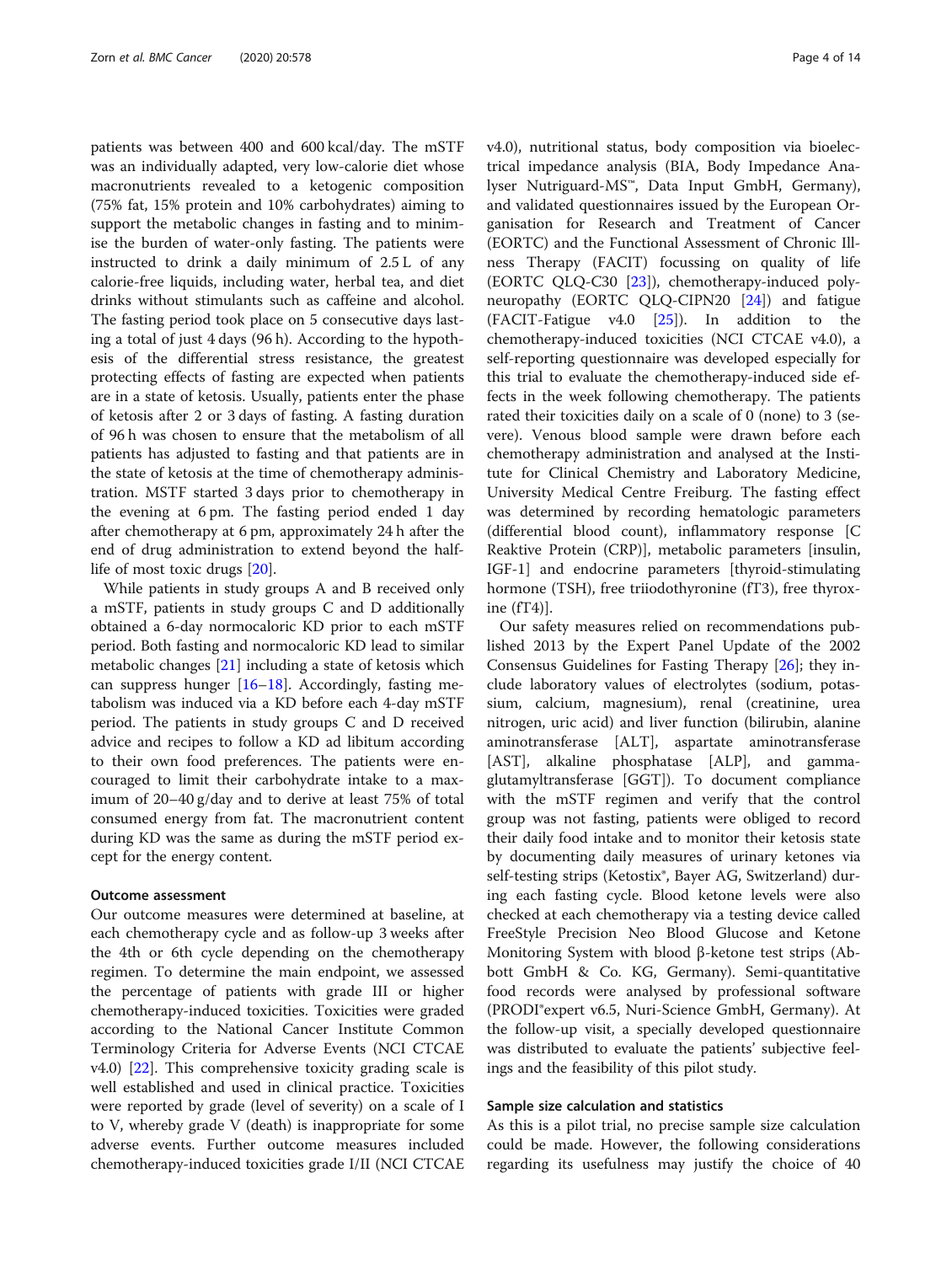patients in a cross-over design with 2 groups (NC vs. mSTF or mSTF + KD) and a binary outcome: probability of adverse events grade III or higher. We assume a probability for grade 3 or higher adverse events of 0.60 (data source: GOIM 9902 study [[27](#page-12-0)]) with NC and of 0.30 with fasting, i.e. a difference in proportions of 0.30. We further assume that the proportion of patients with differing results between NC and mSTF or mSTF + KD would be 0.40 (discordant pairs). A sample size of 30 pairs would have 80% power to detect a difference in proportions of 0.30 when the proportion of discordant pairs is expected to be 0.40 and the method of analysis is a McNemar's test of equality of paired proportions with a 0.05 two-sided significance level. Taking into account the possibility of dropouts, we would have needed 40 patients to ensure sufficient power.

All variables were tested for normal distribution (Kolmogorow-Smirnow test). Normally distributed variables are presented as mean ± standard deviation and compared using two sample t-test for differences between intervention groups or paired t-tests for differences between baseline  $(T_0)$  and follow-up (FU). Not normally distributed variables are shown as median (minimum – maximum). The Mann-Whitney test was used for independent groups, and the Wilcoxon rank-sum test for paired groups.

Our primary objective was to evaluate the influence of modified short-term fasting (mSTF) on chemotherapyinduced toxicities based on the probability of adverse events grade III and higher. Unexpectedly, we observed only a very low incidence of CTCAE grade  $\geq$  III during the study period, thus we decided to analyse the probability of toxicities grade I or II as binary variable. Additionally, we analysed the probability of self-reported adverse events as continuous variable on the basis of a point scoring system. Variables measured at several points in time (chemotherapy-induced toxicities, body composition, validated

questionnaires, safety and compliance parameters) were analysed as outcomes with a linear mixed model appropriate for the cross-over design, where treatment (NC vs. fasting), period and sequence were treated as fixed effects and patients are considered as random effects. We also adjusted the analysis for group assignment and chemotherapeutic agents. Results are presented as parameter estimates (PE), standard errors (SD) and 95% confidence intervals. The PE represents the difference for each variable between cycles of NC and those of mSTF. Number of chemotherapy cycles were modelled as continuous variable. Statistical significance was set at  $P < 0.05$ . The data were analysed using IBM SPSS Statistics (Version 24, IBM, New York, USA).

# Results

# Patient characteristics

From March 2017 until December 2017, 121 women with gynaecological cancers were screened for eligibility, 51 were selectively assigned to one of the four study arms (Fig. 2). Over the study period's course, 21 patients dropped out for various reasons, including adjustments in their chemotherapy protocol  $(n=3)$ , deteriorated overall condition independent of fasting  $(n = 4)$ , fasting-related discomfort  $(n = 2)$ , chemotherapy postponements  $(n = 2)$ , additional and excessive burden due to study participation  $(n = 6)$  or withdrawal of consent before beginning of dietary intervention without any reasons  $(n = 4)$ . Overall, 30 patients completed the intervention study. Seven patients (group A) started with mSTF during the first half of chemotherapy cycles, one patient began with a 6-day normocaloric KD followed by mSTF (group C). Twenty-two patients started with NC during the first half of chemotherapy cycles and changed to one of the fasting interventions afterwards (group B:  $n = 9$ ; group D:  $n = 13$ ). Unexpectedly, patient's selectively

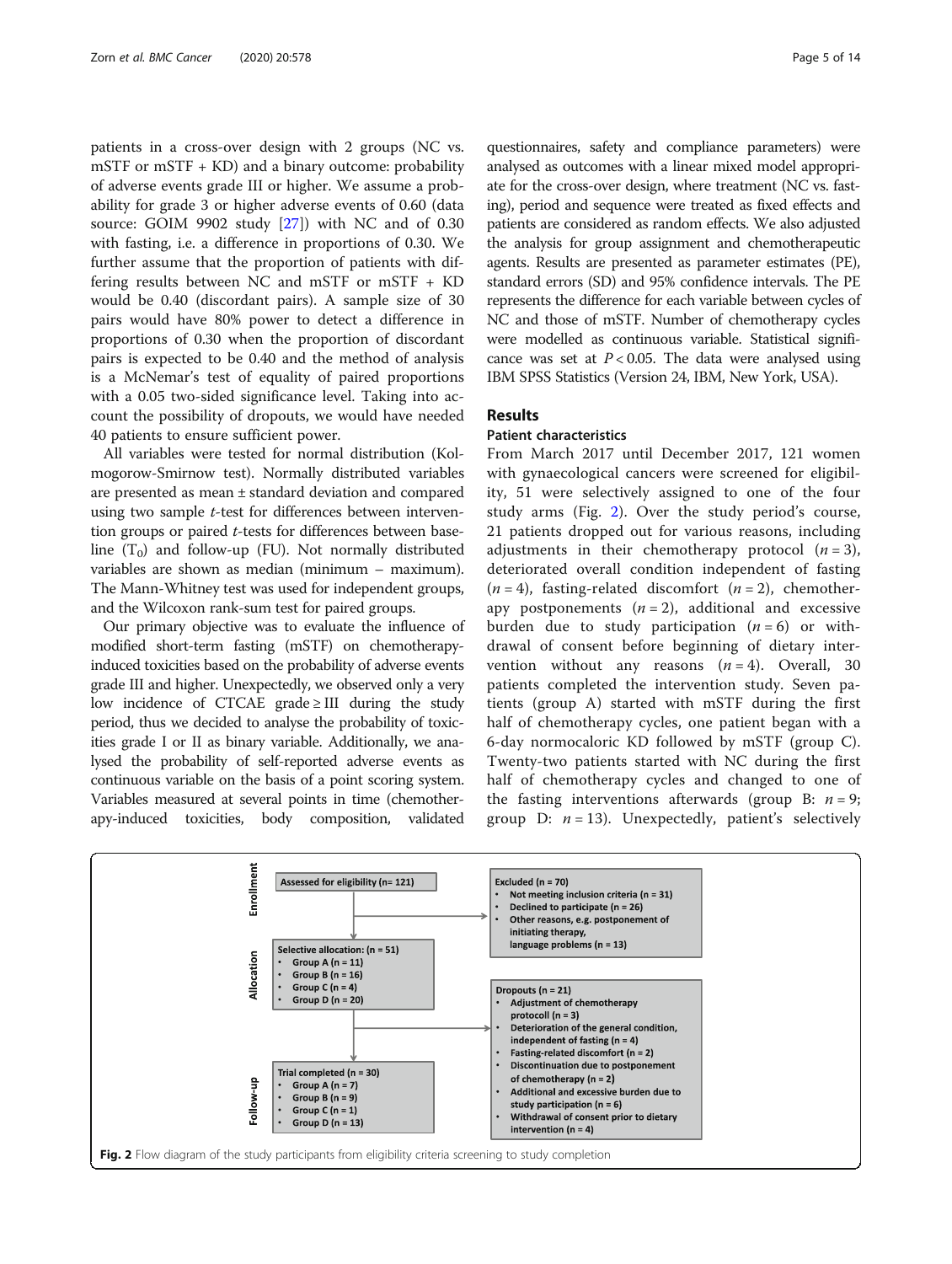assignment to one of four study groups could not be implemented as originally planned due to the outpatients chemotherapy ward's strictly scheduled daily routine. Consequently, our groups are of unequal size and the patients' characteristics differed significantly between groups A-D. Baseline characteristics of the whole study population are summarised in Table 1. The median age of the population was 54 years and ranged from 30 to 74 years. Mean body mass index

Table 1 Baseline characteristics of the study cohort

 $MW \pm SD$  n (%) Randomisation 7 (23.3) Group B 9 (30.0) Group C 1 (3.3) Group D 13 (43.3) Demography 64 ± 11 Height (m)  $1.65 \pm 0.07$ BMI  $(kq/m<sup>2</sup>)$  $(26.0 \pm 4.6)$ Diagnosis Adjuvant 26 (86.7) Metastatic or local advanced 4 (13.3) Tumour entity and the state of the Breast Cancer Cancer Cancer Cancer Cancer Cancer Cancer Cancer Cancer Cancer Cancer Cancer Cancer Cancer Cancer Cancer Cancer Cancer Cancer Cancer Cancer Cancer Cancer Cancer Cancer Cance Endometrial Cancer 2 (6,7) Ovarian Cancer 2 (6.7) Cervical Cancer 4 (13,3) T-categories 10 (33.3) 10 (33.3)  $T2$  14 (46.7)  $T3$  3 (10.0)  $T4$  3 (10.0)  $N$ Odal status  $20(66.7)$  $N1$  8 (26.7)  $N2$  1 (3.3) N3 1 (3.3) Metastasis M0 27 (90.0)  $M1$  3 (10.0) Chemotherapy regimens Paclitaxel/Carboplatin 7 (23.3) Epirubicin/Cyclophosphamid 22 (73.3) Docetaxel/Cyclophosphamid 1 (3.3) Treatment 6 (20) Treatment 6 (20) Neoadjuvant chemotherapy 22 (73.3) Palliative chemotherapy 3 (10.0) Nutritional status (NRS 2002) 1 21 (70.0) 2 8 (26.7)  $3 \t\t (3.3)$ Energy requirement 1391 ± 125 Physical Activity Level  $1.39 \pm 0.06$ Active metabolic rate (kcal)  $1933 \pm 178$ 25% of the active metabolic rate (kcal)  $484 \pm 44$ 

(BMI) was  $26.0 \pm 4.6$  kg/m<sup>2</sup>. The majority of patients  $(n = 22, 73,3%)$  had been diagnosed with breast cancer and undergone a neoadjuvant chemotherapy regimen of Epirubicin/Cyclophosphamid. Further treated tumor entities included endometrial cancer  $(n = 2)$ , ovarian cancer  $(n = 2)$ , and cervical cancer  $(n = 4)$ . According to the nutritional risk screening, 21 patients (70%) had a low risk  $(NRS = 1)$ , only one patient presented a risk for malnutrition  $(NRS = 3)$ . In total, patients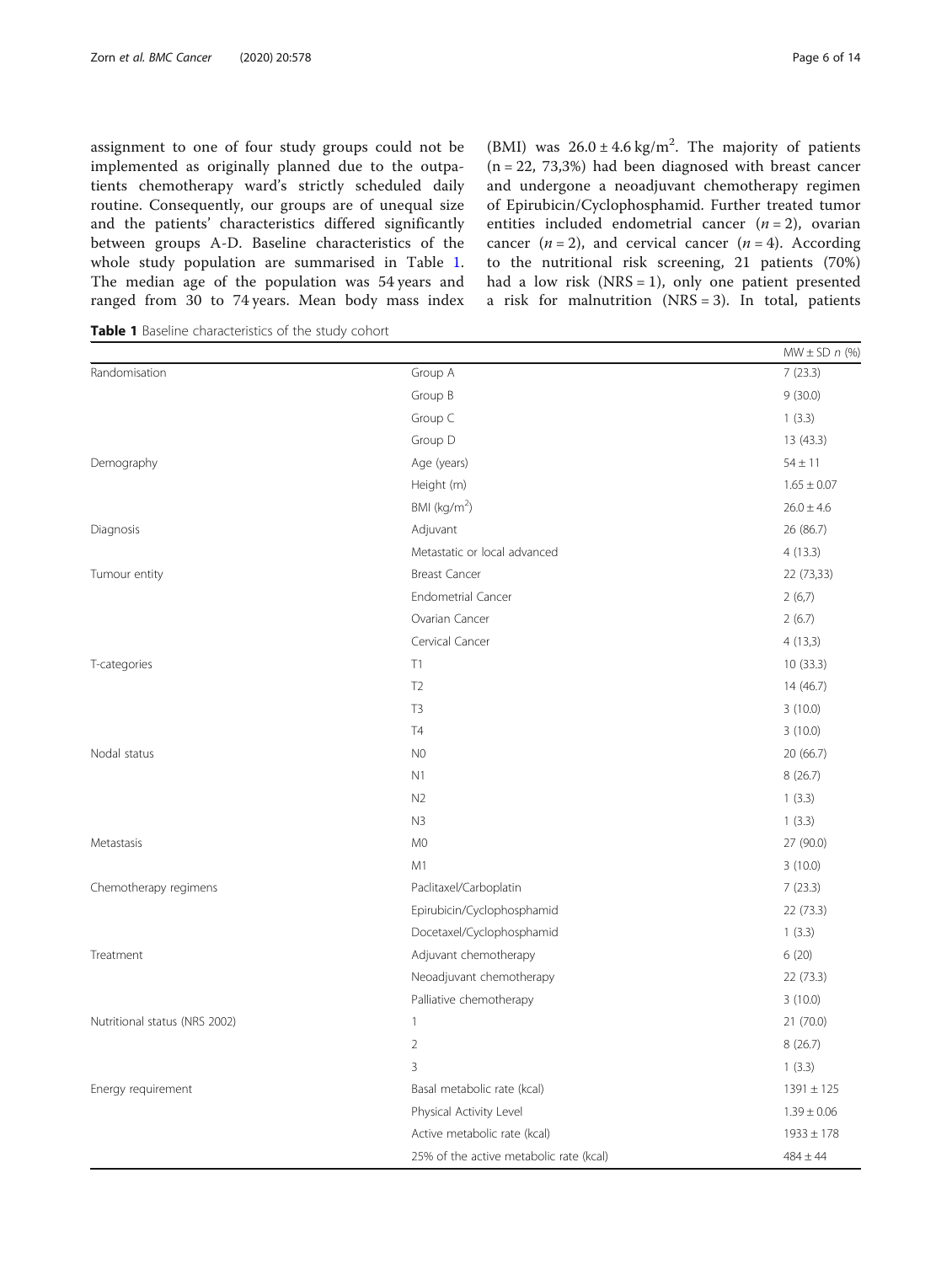fasted during 56 of 118 chemotherapy cycles. Daily energy requirement was estimated at 1933 ± 178 kcal per day of NC or KD and  $484 \pm 44$  kcal per fasting days.

### Compliance and diet compositions

Physiological blood ketosis (blood ketone level ≥ 0.6 mmol/l) was detected in  $71.4\%$  (n = 40) of the 56 chemotherapy cycles. The ketosis state differed significantly between mSTF and NC (mSTF  $1.27 \pm 1.18$ ) mmol/l, NC  $0.21 \pm 1.98$  mmol/l;  $P < 0.001$ ). In addition to blood ketosis on the day of chemotherapy administration, patients measured urinary ketosis for daily self-testing during periods of fasting interventions. Mean urinary ketosis on fasting days confirmed the metabolic shift to ketosis and fat oxidation (1.47 ± 1.06 mmol/l). Neither the frequency nor intensity of blood ketosis on fasting days differed significantly among patients in study groups C and D on a 6-day normocaloric KD prior to mSTF compared to patients in study groups A and B with only mSTF.

Mean daily caloric intake was  $1631 \pm 566$  kcal during NC. There were no significant differences in daily energy intake between NC and KD before mSTF. However, macronutrient composition of the KD changed significantly in comparison to NC  $(P < 0.001)$  with higher fat (KD 64%; NC 39%) and protein (KD 20%; NC 17%) as well as lower carbohydrate consumption (KD 16%; NC 44%), respectively. Mean daily caloric intake on fasting days was  $493 \pm 157$  kcal and in line with the estimated energy requirements. While mSTF, the intake of macronutrient composition resembled the KD's with 58% energy intake from fat, 23% from carbohydrates and 19% from proteins. We observed no significant differences in macronutrient composition on fasting days between study arms C and D (KD prior to mSTF) and study arms A and B (mSTF only).

# **Toxicity**

We found that patients experienced significantly less frequent grade I/II stomatitis during mSTF cycles compared to NC cycles [− 0.16 ± 0.06; 95% CI -0.28 - (− 0.03);  $P = 0.013$ , Table 2. Regarding our primary endpoint, namely the percentage of patients with grade III or higher chemotherapy-induced toxicities, we documented only one case of CTCAE grade III nausea during an mSTF cycle. Our study therefore failed to meet its primary endpoint. The most frequent toxicities grade I/

**Table 2** Chemotherapy related toxicities according to CTCAE (Grade I/II) comparing cycles of mSTF (n = 56) with cycles of NC (n = 62)

|                               | NC           | mSTF       | $PE \pm SD^*$    | 95% CI            | P-Value |
|-------------------------------|--------------|------------|------------------|-------------------|---------|
| Infection                     | $2(3.4\%)$   | 4(7.3%)    | $0.07 \pm 0.04$  | $0.01 - 0.15$     | 0.097   |
| Fatigue                       | 22 (37.9%)   | 25 (45.5%) | $-0.01 \pm 0.09$ | $-0.20 - 0.17$    | 0.882   |
| Insomnia                      | $2(3.4\%)$   | 4 (7.3%)   | $0.03 \pm 0.04$  | $-0.05 - 0.11$    | 0.505   |
| Headaches <sup>a</sup>        | 2(5.7%)      | 0          | $-0.03 \pm 0.06$ | $-0.14 - 0.09$    | 0.649   |
| Dizziness <sup>a</sup>        | $3(8.6\%)$   | $2(7.1\%)$ | $-0.10 \pm 0.07$ | $-0.25 - 0.05$    | 0.187   |
| Depression                    | $2(3.4\%)$   | $2(3.6\%)$ | $-0.02 \pm 0.04$ | $-0.10 - 0.06$    | 0.560   |
| Nausea                        | 22 (37.9%)   | 16 (29.1%) | $-0.01 \pm 0.10$ | $-0.21 - 0.18$    | 0.895   |
| Vomiting                      | $\circ$      | $2(3.6\%)$ | $0.02 \pm 0.03$  | $-0.03 - 0.08$    | 0.413   |
| Diarrhea                      | $2(3.4\%)$   | $2(3.6\%)$ | $-0.01 \pm 0.04$ | $-0.09 - 0.07$    | 0.877   |
| Obstipation <sup>b</sup>      | 5(8.8%)      | 4 (7.3%)   | $-0.02 \pm 0.06$ | $-0.13 - 0.09$    | 0.688   |
| Stomach pains <sup>a</sup>    | $1(2.9\%)$   | 0          | $-0.02 \pm 0.04$ | $-0.10 - 0.07$    | 0.695   |
| Reduced appetite <sup>a</sup> | 7 (20.0%)    | $2(7.1\%)$ | $-0.16 \pm 0.11$ | $-0.39 - 0.06$    | 0.150   |
| Hunger <sup>c</sup>           | $2(5.6\%)$   | 0          | $-0.03 \pm 0.06$ | $-0.15 - 0.09$    | 0.606   |
| Stomatitis                    | 15 (25.9%)   | $3(5.5\%)$ | $-0.16 \pm 0.06$ | $-0.28 - (-0.03)$ | 0.013   |
| Esophagitis                   | $2(3.4\%)$   | $2(3.6\%)$ | $0.01 \pm 0.04$  | $-0.08 - 0.09$    | 0.892   |
| Neuroses                      | 8 (13.8%)    | 10 (18.2%) | $0.07 \pm 0.07$  | $-0.06 - 0.20$    | 0.280   |
| Arthralgia                    | 1(1.7%)      | $2(3.6\%)$ | $0.02 \pm 0.03$  | $-0.05 - 0.09$    | 0.614   |
| Pain                          | 11 (19%)     | $3(5.5\%)$ | $-0.11 \pm 0.06$ | $-0.23 - 0.01$    | 0.075   |
| Dyspnea                       | $\circ$      | 2(3.6%)    | $0.03 \pm 0.02$  | $-0.01 - 0.07$    | 0.098   |
| Oedemas                       | $\mathbf{0}$ | $1(1.8\%)$ | $0.0 \pm 0.02$   | $-0.04 - 0.04$    | 0.840   |

Values are shown as mean ± SD. Due to missing data, we included data of 58 cycles of NC and 55 cycles of mSTF in this analysis.\*PE ± SD represents the difference for CTCAE points between cycles of NC and those of mSTF. All side effects were scored according to CTCAE v.4.0. Each side effect was scored once per patient during each chemotherapy cycle. a  $n = 63$ ; b n = 112; c n = 64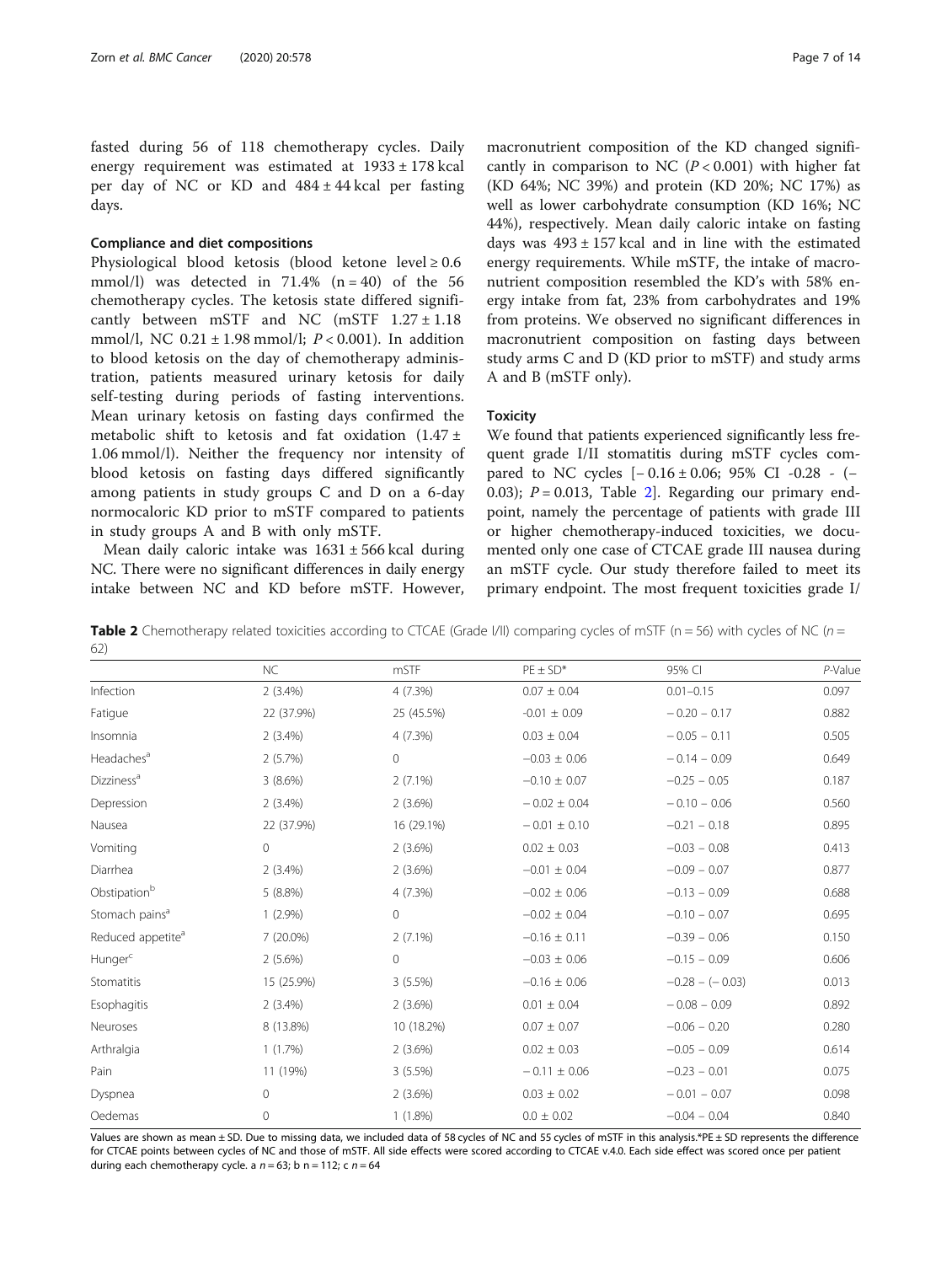II were fatigue (41.6%), nausea (33.6%) and stomatitis (15.9%).

In addition to the incidence of CTCAE-documented side effects by physicians, patients reported their chemotherapy-induced side effects in the week following chemotherapy (Table 3). Besides thelower frequency and severity scores of self-reported headaches [-1.80 ± 0.55; 95% CI -2.89 – (– 0.71);  $P = 0.002$ , the frequency and severity score of self-reported feeling weak decreased significantly during mSTF cycles compared to those of NC  $[-1.99 \pm 0.87; 95\% \text{ CI} -3.72 - (-0.26); P = 0.024].$  Furthermore, the frequency and severity score of total selfreported toxicities were significantly reduced during mSTF cycles compared to NC cycles  $[-10.36 \pm 4.44;$ 95% CI -19.22 - (− 1.50); P = 0.023]. We detected no significant differences in the incidence and severity of adverse events between mSTF alone or in combination with a prior KD in either the documented CTCAE or self-reported chemotherapy-induced toxicities.

Despite the fact that mSTF was safe, patients reported low grade fasting-related side effects. Overall, the most common reported fasting-related side effects included hunger ( $n = 8$ ), dizziness ( $n = 5$ ), weakness ( $n = 4$ ), and headaches  $(n = 4)$ .

Unfortunately, chemotherapy-induced toxicities frequently cause patients to postpone chemotherapy, an additional and extremely burdensome stress factor for patients. We compared the number of days of postponements during mSTF cycles with those of NC. Patients

experienced significantly fewer chemotherapy postponements during mSTF cycles [− 0.80 ± 0.37; 95% CI -1.53 –  $(-0.06)$ ;  $P = 0.034$ , reflecting better chemotherapy tolerance.

# Weight and body composition

Comparing cycles of mSTF to NC cycles, we observed a significant loss in mean BIA fat mass  $[-0.63 \pm 0.23; 95\%]$ CI -1.09 –  $(-0.17)$ ;  $P = 0.008$ , leading to significant weight loss during mSTF [− 0.84 ± 0.26; 95% CI -1.35 –  $(-0.33)$ ;  $P = 0.002$ ]. Apart from BIA fat mass, body composition remained on average constant. In contrast to our baseline measures, lost body weight and fat mass during mSTF was not counterbalanced, and remained significantly reduced at the end of the study  $(P < 0.005)$ . Mean body weight and mean fat mass were  $71.4 \pm 12.3$ kg and  $23.0 \pm 8.8$  kg at the beginning and  $69.8 \pm 11.6$  kg and  $21.4 \pm 8.4$  kg at the end of the intervention, respectively. When comparing body composition in our total study population at baseline with that at follow-up, we noted that mean BIA body cell mass and mean BIA phase angle demonstrated a significant reduction from  $23.2 \pm 3.2$  kg to  $22.1 \pm 3.0$  kg (P = 0.007) and from  $5.27 \pm 1.2$ 0.74 kg to  $4.8 \pm 0.67$  kg ( $P = 0.001$ ), whereas the mean BIA extracellular cell mass revealed a significant increase from  $25.2 \pm 3.3$  kg to  $26.8 \pm 3.2$  kg ( $P = 0.001$ ), respectively. However, there were no significant differences in the anthropometric parameters measured comparing mSTF alone or in combination with a prior KD.

Table 3 Self-reported chemotherapy-induced toxicities 1 week after chemotherapy comparing cycles of mSTF ( $n = 56$ ) with cycles of  $NC (n = 62)$ 

|                  | NC.               | mSTF              | $PE \pm SD^*$     | 95% CI             | P-Value |
|------------------|-------------------|-------------------|-------------------|--------------------|---------|
| Reduced Appetite | $4.51 \pm 5.01$   | $2.75 \pm 4.75$   | $-1.01 \pm 0.71$  | $-2.43 - 0.42$     | 0.164   |
| Hunger           | $5.36 \pm 5.48$   | $4.98 \pm 5.23$   | $-0.14 \pm 0.60$  | $-1.35 - 1.06$     | 0.813   |
| Nausea           | $3.72 \pm 4.34$   | $4.24 \pm 4.91$   | $-0.13 \pm 0.57$  | $-1.26 - 0.99$     | 0.814   |
| Vomiting         | $0.21 \pm 0.84$   | $0.45 \pm 1.14$   | $0.32 \pm 0.19$   | $-0.07 - 0.70$     | 0.106   |
| Stomach pains    | $1.66 \pm 3.25$   | $2.25 \pm 3.69$   | $0.79 \pm 0.63$   | $-0.47 - 2.04$     | 0.215   |
| Diarrhea         | $1.00 \pm 2.88$   | $0.78 \pm 2.34$   | $-0.41 \pm 0.58$  | $-1.57 - 0.76$     | 0.489   |
| Obstipation      | $3.17 \pm 4.42$   | $3.06 \pm 3.83$   | $-0.73 \pm 0.84$  | $-2.41 - 0.94$     | 0.385   |
| Fever            | $0.11 \pm 0.51$   | $0.14 \pm 0.98$   | $0.13 \pm 0.18$   | $-0.23 - 0.48$     | 0.480   |
| Headaches        | $2.74 \pm 4.30$   | $1.18 \pm 2.06$   | $-1.80 \pm 0.55$  | $-2.89 - (-0.71)$  | 0.002   |
| Insomnia         | $5.21 \pm 5.35$   | $4.18 \pm 4.97$   | $-1.18 \pm 0.77$  | $-2.73 - 0.36$     | 0.130   |
| Fatigue          | $7.96 \pm 5.52$   | $6.63 \pm 5.66$   | $-1.45 \pm 0.85$  | $-3.15 - 0.26$     | 0.094   |
| <b>Dizziness</b> | $2.23 \pm 9.19$   | $2.84 \pm 4.15$   | $-0.13 \pm 0.59$  | $-1.31 - 1.05$     | 0.832   |
| Weakness         | $7.11 \pm 5.40$   | $5.78 \pm 5.26$   | $-1.99 \pm 0.87$  | $-3.72 - (-0.26)$  | 0.024   |
| Exhaustion       | $6.74 \pm 5.46$   | $6.20 \pm 5.67$   | $-1.23 \pm 0.85$  | $-2.92 - 0.46$     | 0.152   |
| Total toxicities | $56.36 \pm 32.14$ | $47.52 \pm 33.21$ | $-10.36 \pm 4.44$ | $-19.22 - (-1.50)$ | 0.023   |

Values are shown as mean ± SD. Due to missing data, we included data of 53 cycles of NC and 51 cycles of mSTF in this analysis. \* PE ± SD represents the difference for each toxicity score points between cycles of NC and those of mSTF. Per day, patients awarded each toxicity with 0 (none) to 3 (severe) points. Consequently, each toxicity received 0–21 points. The scores of all toxicities in the following 7 days after chemotherapy are summarised in total toxicities (0–294 points)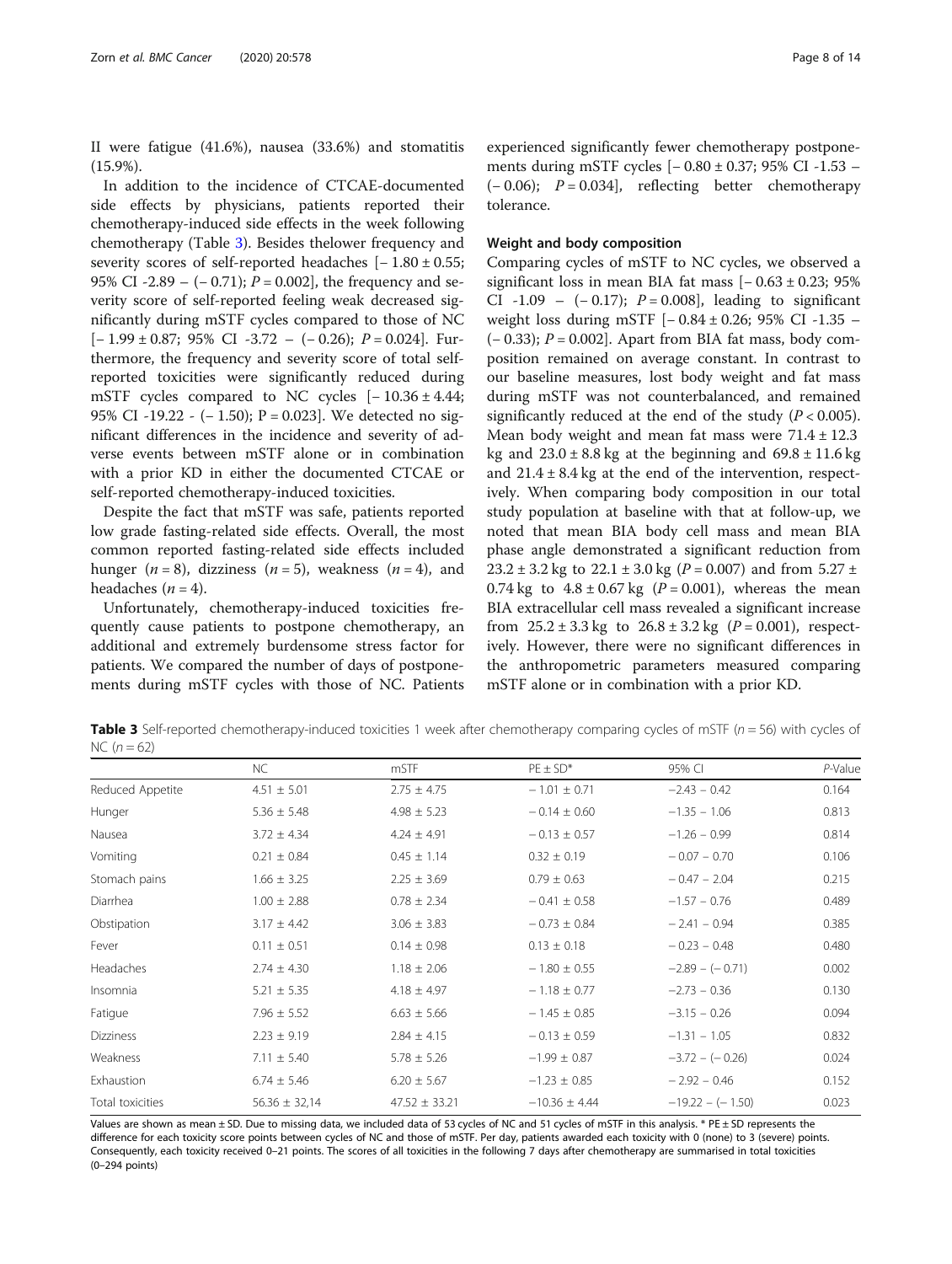All haematological, inflammatory, metabolic and endocrine parameters were compared between mSTF cycles and those of NC (Table 4). Significant differences in haematological parameters were detected in mean corpuscular cell volume [MCV; − 1.68 ± 0.33; 95% CI -2.33  $-(-1.02)$ ;  $P < 0.001$ ] and mean corpuscular haemoglobin [MCH;  $-0.38 \pm 0.13$ ; 95% CI  $-0.63$   $-(-0.13)$ ;  $P = 0.004$ ]. Both parameters fell significantly during mSTF cycles compared to NC cycles (Table 4). However, erythrocytes were slightly increased on average during mSTF [0.11 ± 0.06; 95% CI − 0.01 – 0.23; P = 0.071]. Regarding

Table 4 Blood parameters of chemotherapy cycles with short-term fasting or normocaloric diet comparing cycles of mSTF ( $n = 56$ ) with cycles of NC  $(n = 62)$ 

|                             | Unit         | <b>NC</b>         | mSTF              | $PE \pm SD$       | 95% CI             | P-Value |
|-----------------------------|--------------|-------------------|-------------------|-------------------|--------------------|---------|
| Blood count                 |              |                   |                   |                   |                    |         |
| Leukocytes                  | $10^3/\mu$   | $6.67 \pm 2.23$   | $6.09 \pm 2.25$   | $-0.25 \pm 0.30$  | $-0.84 - 0.35$     | 0.406   |
| Thromobytes                 | $10^3/\mu$   | $288.2 \pm 76.6$  | $306.6 \pm 76.9$  | $4.85 \pm 10.76$  | $-16.56 - 26.25$   | 0.654   |
| Erythrocytes                | $10^3/\mu$   | $3.91 \pm 0.47$   | $3.95 \pm 0.37$   | $0.11 \pm 0.06$   | $-0.01 - 0.23$     | 0.071   |
| Haemoglobin                 | q/dI         | $11.7 \pm 1.4$    | $11.6 \pm 1.1$    | $0.18 \pm 0.18$   | $-0.19 - 0.54$     | 0.337   |
| Haematocrit                 | %            | $33.5 \pm 3.9$    | $33.1 \pm 2.9$    | $0.31 \pm 0.52$   | $-0.72 - 1.33$     | 0.553   |
| <b>MCH</b>                  | pg           | $29.9 \pm 1.5$    | $29.5 \pm 1.6$    | $-0.38 \pm 0.13$  | $-0.63 - (-0.13)$  | 0.004   |
| <b>MCV</b>                  | $10^{-9}$ µl | $85.7 \pm 4.0$    | $84.1 \pm 3.7$    | $-1.68 \pm 0.33$  | $-2.33 - (-1.02)$  | < 0.001 |
| <b>MCHC</b>                 | g/dl         | $34.9 \pm 0.9$    | $35.1 \pm 0.9$    | $0.23 \pm 0.14$   | $-0.05 - 0.51$     | 0.109   |
| Neutrophils                 | $10^3/\mu$   | $4.70 \pm 2.20$   | $4.29 \pm 2.24$   | $-0.17 \pm 0.30$  | $-0.76 - 0.43$     | 0.581   |
| Lymphocytes                 | $\%$         | $21.0 \pm 10.7$   | $19.7 \pm 12.4$   | $-0.89 \pm 1.32$  | $-3.50 - 1.73$     | 0.503   |
| Monocytes                   | $\%$         | $8.22 \pm 4.70$   | $10.1 \pm 5.3$    | $0.90 \pm 0.72$   | $-0.52 - 2.33$     | 0.210   |
| Eosinophils                 | $\%$         | $0.71 \pm 1.29$   | $0.51 \pm 1.18$   | $-0.05 \pm 0.19$  | $-0.42 - 0.33$     | 0.813   |
| Basophils                   | $\%$         | $0.68 \pm 0.76$   | $0.74 \pm 0.59$   | $-0.02 \pm 0.10$  | $-0.18 - 0.22$     | 0.860   |
| Electrolytes                |              |                   |                   |                   |                    |         |
| Potassium                   | mmol/l       | $4.29 \pm 0.42$   | $4.28 \pm 0.32$   | $-0.01 \pm 0.07$  | $-0.15 - 0.12$     | 0.845   |
| Sodium                      | mmol/l       | $139.2 \pm 2.2$   | $137.9 \pm 3.3$   | $-1.17 \pm 0.42$  | $-2.0 - (-0.33)$   | 0.007   |
| Calcium                     | mmol/l       | $2.33 \pm 0.14$   | $2.34 \pm 0.15$   | $0.02 \pm 0.03$   | $-0.04 - 0.07$     | 0.561   |
| Magnesium                   | mmol/l       | $0.80 \pm 0.07$   | $0.78 \pm 0.07$   | $-0.0 \pm 0.01$   | $-0.02 - 0.02$     | 0.840   |
| Liver and kidney parameters |              |                   |                   |                   |                    |         |
| Urea                        | mg/dl        | $26.9 \pm 10.0$   | $25.3 \pm 10.6$   | $-1.087 - 1.34$   | $-4.54 - 0.79$     | 0.165   |
| Creatinine                  | mg/dl        | $0.71 \pm 0.16$   | $0.72 \pm 0.19$   | $0.02 \pm 0.01$   | $-0.01 - 0.05$     | 0.171   |
| Uric acid                   | mg/dl        | $4.44 \pm 1.33$   | $5.98 \pm 1.79$   | $1.35 \pm 0.17$   | $1.01 - 1.68$      | < 0.001 |
| Bilirubin                   | mg/dl        | $0.33 \pm 0.25$   | $0.29 \pm 0.11$   | $0.01 \pm 0.03$   | $-0.05 - 0.07$     | 0.305   |
| GOT                         | U/           | $24.2 \pm 8.7$    | $25.0 \pm 7.2$    | $1.38 \pm 1.48$   | $-1.56 - 4.32$     | 0.353   |
| GPT                         | U/I          | $22.4 \pm 11.8$   | $23.5 \pm 12.2$   | $-0.10 \pm 1.46$  | $-3.01 - 2.81$     | 0.947   |
| AP                          | g/dl         | $71.4 \pm 22.0$   | $73.6 \pm 25.0$   | $-1.96 \pm 2.29$  | $-6.52 - 2.58$     | 0.392   |
| Albumin                     | g/dl         | $4.31 \pm 0.35$   | $4.29 \pm 0.32$   | $0.02\pm0.06$     | $-0.09 - 0.13$     | 0.741   |
| CRP                         | mq/l         | $5.57 \pm 4.93$   | $8.1 \pm 13.5$    | $0.87 \pm 1.95$   | $-3.0 - 4.73$      | 0.657   |
| Hormones                    |              |                   |                   |                   |                    |         |
| <b>TSH</b>                  | $\mu$ U/ml   | $1.05 \pm 0.74$   | $1.03 \pm 0.73$   | $-0.1 \pm 0.07$   | $-0.24 - 0.05$     | 0.188   |
| fT3                         | pmol/l       | $4.21 \pm 0.81$   | $3.75\,\pm\,0.76$ | $-0.47 \pm 0.09$  | $-0.64 - (-0.30)$  | < 0.001 |
| Ft4                         | pmol/l       | $15.5$ $\pm$ 2.7  | $16.4 \pm 2.9$    | $0.82 \pm 0.37$   | $0.09 - 1.55$      | 0.028   |
| Insulin                     | pmol/l       | $252.7 \pm 372.8$ | $140.1 \pm 252.4$ | $-169.4 \pm 44.1$ | $-257.1 - (-81.8)$ | < 0.001 |
| $IGF-1$                     | ng/ml        | $127.7 \pm 55.7$  | $97.8 \pm 46.4$   | $-33.3 \pm 5.4$   | $-44.1 - (-22.5)$  | < 0.001 |

Values are shown as mean ± SD. Due to missing data, we included data of 61 cycles of NC and 56 cycles of mSTF in this analysis. Abbreviations: AP alkaline phosphatase, CRP C-reactive protein, GOT glutamic-oxaloacetic transaminase, GPT glutamic-pyruvic transaminase, IGF-1 insulin-like growth factor 1, MCH mean corpuscular haemoglobin, MCHC mean corpuscular haemoglobin concentration, MCV mean corpuscular volume, fT3 free triiodothyronine, fT4 free thyroxine, TSH thyroid stimulating hormone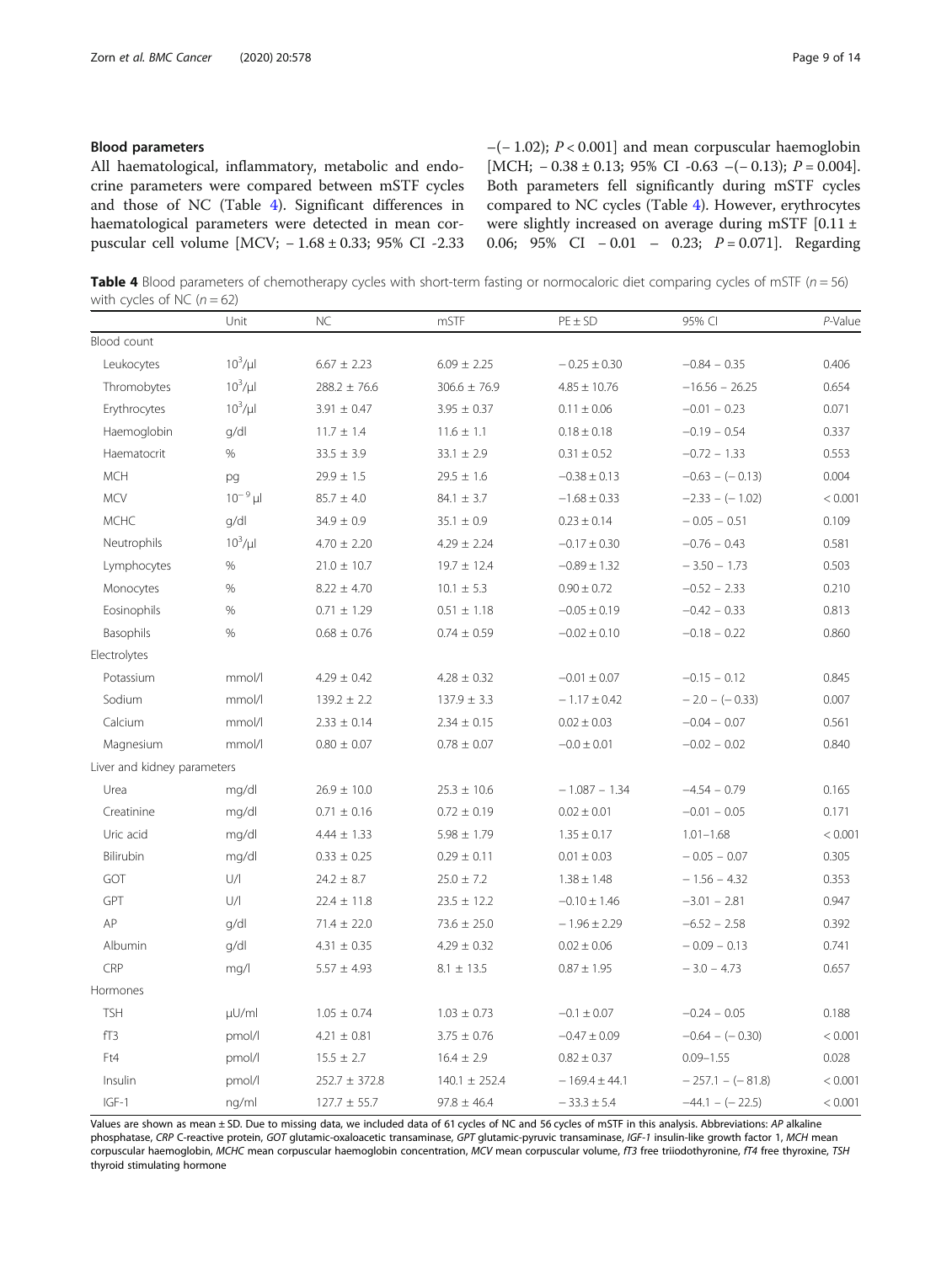leucocytes, thrombocytes and neutrophils, we observed no significant differences in counts between mSTF and NC cycles.

Although the mean level of sodium in blood was significantly lower during mSTF cycles than during NC cycles  $[-1.17 \pm 0.42; 95\% \text{ CI} -2.0 -(-0.33); P = 0.007]$ , mean sodium levels remained within the reference range. All other electrolytes remained unchanged throughout the intervention. Monitoring kidney function, we identified significantly elevated mean uric acid levels, exceeding the reference value, during mSTF  $[1.35 \pm 0.17; 95\% \text{ CI } 1.01 - 1.68; P < 0.001]$ . No significant changes were observed in urea and creatinine values, or in liver parameters and CRP comparing mSTF cycles and NC cycles.

Mean thyroid levels fT3 and fT4 revealed significant changes within the reference range during mSTF cycles compared to those of NC, whereas mean TSH remained unaffected. In contrast to the significantly reduced mean fT3 levels  $[-0.47 \pm 0.09; 95\% \text{ CI } -0.64 - (-0.30); P <$ 0.001], mean fT4 rose significantly during mSTF cycles compared to NC cycles  $[0.82 \pm 0.37; 95\% \text{ CI } 0.09-1.55;$ P = 0.028]. Both mean Insulin [-169.4 ± 44.1; 95% CI -257.1 – (− 81.8); P < 0.001] and mean the IGF-1 level [− 33.3 ± 5.4; 95% CI -44.1 – (− 22.5); P < 0.001] dropped significantly during mSTF cycles compared to NC cycles. By the patients' follow-up visit, all blood parameters that had altered due to fasting had returned to normal levels. We observed no significant differences in any blood parameter when comparing mSTF alone with mSTF in combination with a prior KD.

#### QoL, CIPN and fatigue questionnaires

No significant changes in QoL, CIPN and fatigue were revealed after comparing either mSTF cycles to those of NC or mSTF alone to mSTF in combination with a prior KD. The severity of fatigue remained unchanged at follow-up compared to baseline.

Fasting was generally well tolerated by our patients. At follow-up, 23 patients rated mSTF's effect on their general health as "very good" or "good". Only one patient declared mSTF to be "difficult", while 11 rated it as "quite difficult". MSTF was evaluated as "quite easy" or "easy" by 9 patients, respectively. In total, more than half the patients would fast again during chemotherapy  $(n = 24)$ .

# **Discussion**

The primary objective of this clinical trial was to evaluate the effects of a 4-day mSTF with a ketogenic macronutrient composition on chemotherapy-induced toxicities CTCAE grade III and higher in patients with gynaecological cancers. Secondary objectives were the assessment of toxicities CTCAE I/II, self-reported

toxicities, body composition, blood parameters and subjective well-being (QoL, CIPN and fatigue). This is the first clinical trial to explore the effects of a 6-day normocaloric KD prior mSTF as a fasting supportive diet on fasting-related discomfort and compliance.

We were surprised to have observed only a very low incidence of CTCAE grade  $\geq$  III during the study period, which meant we were unable to assess our primary endpoint. We did, however, find that mSTF improved patient's tolerability of chemotherapy thanks to fewer chemotherapy-induced toxicities such as less stomatitis, fewer headaches, less weakness and overall toxicities. In agreement with previous studies, these outcomes confirm that mSTF during chemotherapy is safe and well tolerated [[8,](#page-12-0) [11](#page-12-0)]. Our findings differed between CTCAE and self-reported toxicities, which may be attributable to the different time points of the queries. Coolbrandt et al. [[28\]](#page-12-0) demonstrated that delayed self-assessments of chemotherapy-induced toxicities from retrospective queries as in the CTCAE, provide a distorted, less accurate overview of patient's actual symptoms and experienced symptom severity than immediate self-reports. Hence, we assume that prospective self-reported toxicities reflect the genuine side effects better than the retrospective CTCAE. Considering previous human fasting studies during chemotherapy, note that there are major differences among study populations, designs, types, and durations of fasting interventions. It is thus not surprising that findings on chemotherapy-induced toxicities vary from trial to trial. While Safdie et al. [\[8](#page-12-0)] and Dorff et al. [[11\]](#page-12-0) detected fewer gastrointestinal toxicities, including less nausea, vomiting and diarrhea after STF, we observed no differences in these symptoms. This can probably be explained by the fact that our patients tended to report very few cases of gastrointestinal toxicity during both mSTF and NC cycles, due to each patient's individually-adapted preventive concomitant medication against nausea and vomiting. Safdie et al. [\[8](#page-12-0)] and Bauersfeld et al. [[10\]](#page-12-0) reported significant reduced fatigue after STF.. However, in line with Safdie et al. [\[8](#page-12-0)], our trial patients reported significant less weakness in the week after mSTF, indicating that mSTF could promote regeneration after chemotherapy. Unexpectedly, patients experienced significant fewer headaches during mSTF, even though fasting and irregular meals are among the frequent triggers for migraine [\[29](#page-12-0)]. However, there is some evidence that ketones reduce the frequency and severity of migraine and headaches presumably via improved mitochondrial function and less oxidative stress [[30](#page-12-0)–[32](#page-13-0)]. It is well known that many serious chemotherapy-induced side effects compromise the continuation of therapy, leading to its postponement or interruption. Overall, the reduced toxicities due to mSTF in this trial probably resulted in faster physical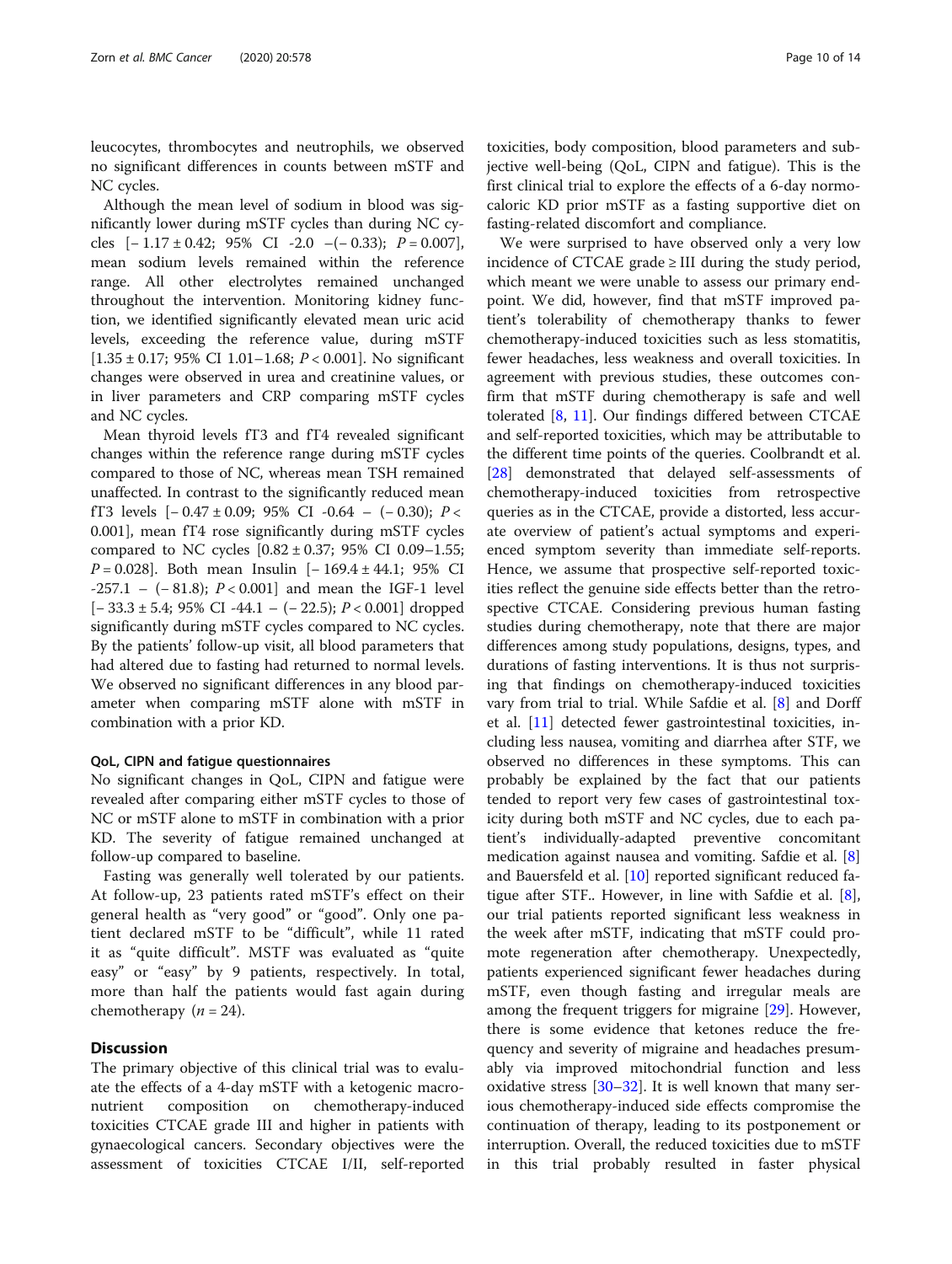regeneration after chemotherapy and demonstrably fewer chemotherapy postponements.

Animal studies investigating STF during chemotherapy have demonstrated that STF leads to less damages and faster regeneration in bone marrow cells and resulting cells, especially leukocytes [\[33](#page-13-0)]. Safdie et al. [\[8](#page-12-0)] confirmed these observations in their first case series report, indicating that especially leukocytes, thrombocytes and neutrophils reveal faster regeneration due to STF during chemotherapy. De Groot et al. [\[9](#page-12-0)] observed significantly increased erythrocytes and thrombocytes, and Dorff et al. [[11\]](#page-12-0) detected less neutropenia and thrombocytopenia,concluding that STF protects against depletion and DNA damage to leukocytes. Contrary to previous studies, we identified no significant changes in any of the above-mentioned blood parameters, which is probably attributable to our small study population. However, we observed significant reductions in MCH and MCV during mSTF. These blood parameters are considered to be independent prediction parameters of survival in various cancers prior to surgery [[34](#page-13-0)]. In case of breast cancer patients, higher MCH levels suggest adverse effects on disease-free survival [[35\]](#page-13-0). Although reduced MCH and MCV values can be considered positive results, the clinical relevance of these findings remain unclear, particularly in view of this pilot trial's small patient cohort.

We measured significantly increased ketone body concentrations during mSTF, which proves that patients were fasting-compliant. This finding is consistent with the result of Dorff et al. [[11](#page-12-0)]. While both de Groot et al. [[9\]](#page-12-0) and Dorff et al. [[11\]](#page-12-0) observed only a slight trend towardlower insulin levels during STF cycles, we detected a significant insulin reduction. Similarly to de Groot et al. [\[9](#page-12-0)], we detected a significant reduction in IGF-1 during mSTF. This reduced IGF-1 seems to be one of the key mediators of differential stress resistance in response to nutrient restriction [[36\]](#page-13-0). Previous experimental data indicate that it is mainly low IGF-1 levels that induce differential stress resistance, leading healthy cells to be protected from chemotherapy's toxicity, and mediated by the downregulation of cell growth and proliferation, while tumour cells are unable to activate a protective response [[4](#page-12-0), [5](#page-12-0), [37\]](#page-13-0). Since we observed both reductions in IGF-1 and chemotherapy-induced toxicities, our results support the hypothesis that reducing IGF-1 promotes differential stress resistance. Blood glucose levels should be measured in future trials to obtain deeperunderstanding how ketones, insulin, and IGF-1 fluctuate. The increase in endocrine parameter fT4we observed is in line with the results of the human-fasting intervention trial by de Groot et al. [[9\]](#page-12-0), and our earlier clinical trial that, investigated the effect of a normocaloric six-week KD on biochemical parameters in healthy adults [[38](#page-13-0)]. While de Groot et al. [\[9](#page-12-0)] revealed no change in fT3, we identified a significant reduction in fT3 during KD in the aforementioned trial in healthy subjects [[38\]](#page-13-0). We observed comparable changes in thyroid hormones in a clinical trial with a normocaloric KD and in this trial with mSTF. This can probably be attributed to the state of physiological ketosis, which appears in both mSTF and KD due to carbohydrate restriction. The change in the fasting safety parameters sodium and uric acid during mSTF has been demonstrated in fasting studies with healthy adults [\[13](#page-12-0), [39\]](#page-13-0). Fasting is known to provoke dehydrating effects, including the enhanced excretion of minerals, especially sodium. Enhanced natriuresis during initial fasting days is accompanied by the excretion of ketones via urine, which is always accompanied by cations, namely initially by sodium, followed by ammonium [\[40](#page-13-0), [41\]](#page-13-0). The increased uric-acid concentration during fasting is due to reduced renal uric acid clearance via impaired tubular uric acid secretion because ketone bodies compete with uric acid for shared tubular secretion [\[41](#page-13-0), [42\]](#page-13-0).

Consistent with previous fasting studies in healthy adults, we observed a mild weight loss (< 5%) during mSTF, which remained until the end of our examination [[13,](#page-12-0) [39\]](#page-13-0). In contrast, previous animal and human trials investigating fasting during chemotherapy showed that animals and humans regained their usual weight after an initial weight loss  $[3-5, 8, 10, 11, 43]$  $[3-5, 8, 10, 11, 43]$  $[3-5, 8, 10, 11, 43]$  $[3-5, 8, 10, 11, 43]$  $[3-5, 8, 10, 11, 43]$  $[3-5, 8, 10, 11, 43]$  $[3-5, 8, 10, 11, 43]$  $[3-5, 8, 10, 11, 43]$  $[3-5, 8, 10, 11, 43]$  $[3-5, 8, 10, 11, 43]$  $[3-5, 8, 10, 11, 43]$ . In this respect, note in particular that the documented weight loss in our trial is primarily attributable to lost fat mass, whereas lean body mass remained stable. Compared to water-only fasting, mSTF allowed a slight caloric intake per each fasting day to minimise protein catabolism, including the loss of lean body mass [\[44](#page-13-0)]. Given that lost lean body mass is associated with impaired nutritional status and poor general condition, it should be avoided by all means [[45,](#page-13-0) [46\]](#page-13-0). Although weight loss proved ultimately harmless in our trial, fasting accompanying chemotherapy may only be implemented if the risk of malnutrition can be excluded.

Indeed, this is the first human fasting intervention study to have assessed body composition during fasting via BIA measurements. We thereby observed significant reductions in body cell mass and phase angle over the trial's course. Generally speaking, phase angle is an independent prognostic factor for impaired functional and nutritional status and overall survival [[47,](#page-13-0) [48](#page-13-0)]. Reductions in the phase angle during cancer treatment can frequently be explained by chemotherapy-induced damages, because cytostatic drugs reduce total cell amount and membrane integrity [[47,](#page-13-0) [49\]](#page-13-0). Notably, phase angles were already below reference values for healthy women stratified by age and BMI at the beginning of our study [\[50\]](#page-13-0). An adjusted reference value (more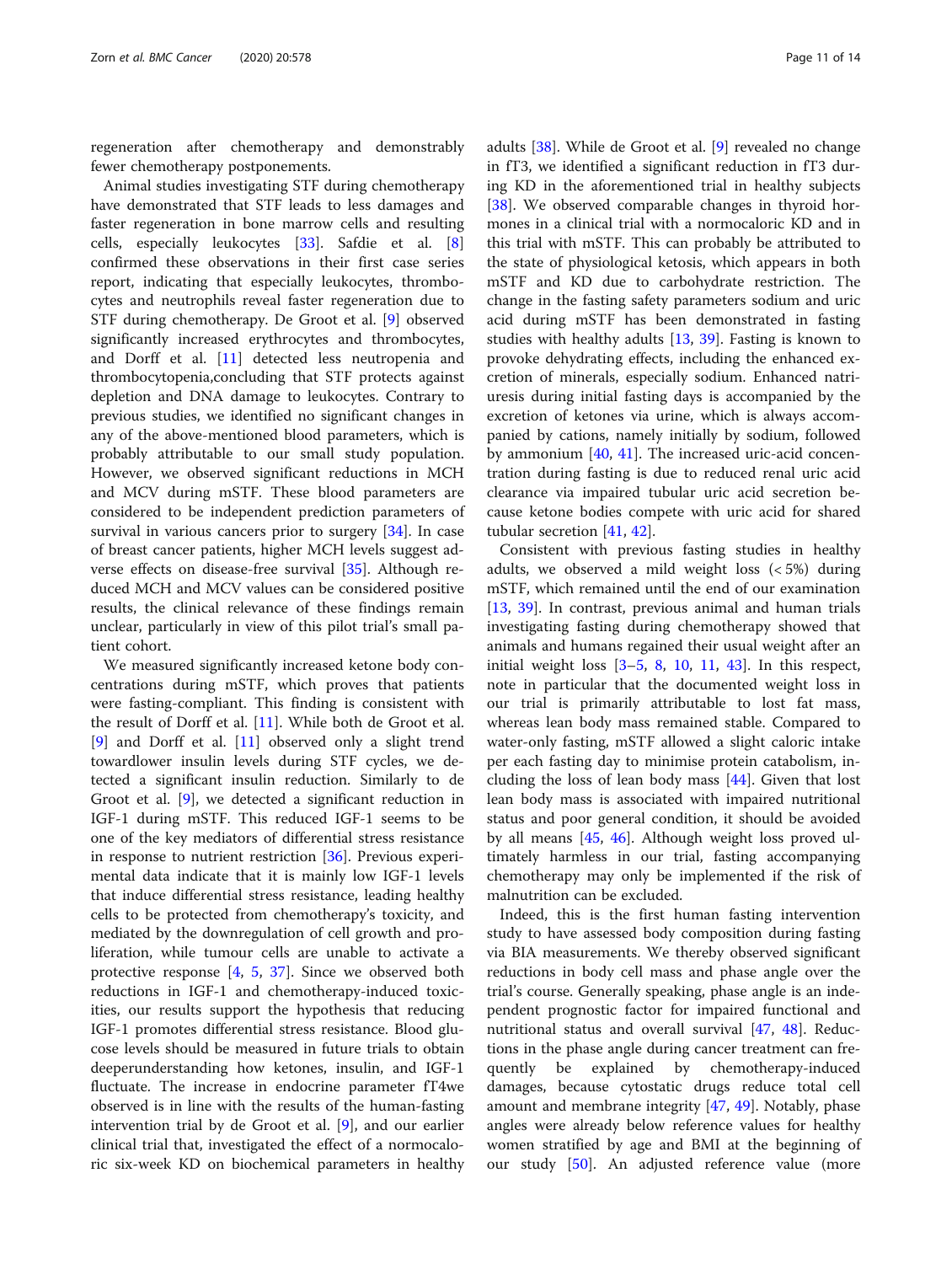precisely, the fifth percentile of the phase angle reference value) is commonly used especially for oncological patients [[48](#page-13-0), [51\]](#page-13-0). Nevertheless, the phase angle was slightly below the adjusted reference value at the end of our trial. No published clinical trial to date has investigated fasting's impact on the phase angle. Moreover, it remains unclear whether fasting affects body composition,, especially the phase angle.

Similarly to Bauersfeld et al. [\[10](#page-12-0)], we collected data on QoL, fatigue and additionally CIPN. While Bauersfeld et al. [[10\]](#page-12-0) observed significant improvements in fatigue and QoL due to STF during chemotherapy, our results fail to confirm their findings. However, note, that the informative value of the three afore mentioned questionnaires is limited due to an unfavourable point in time for collecting data on the day of chemotherapy, reflecting QoL, CIPN and fatigue in the week before chemotherapy. No valid conclusions can be drawn from our results concerning the impact of fasting on QoL, CIPN, and fatigue in the week following chemotherapy.

Since both mSTF and KD trigger similar metabolic changes, including a state of ketosis that can suppress hunger  $[16-18]$  $[16-18]$  $[16-18]$  $[16-18]$ , we hypothesized that a KD as a fasting supportive diet prior to mSTF would improve compliance with the fasting regimen and reduce initial fasting-related discomfort. However, we detected no beneficial effects in conjunction with a 6-day normocaloric KD prior to mSTF compared to mSTF alone by relying on compliance, fasting-related discomfort, chemotherapy-induced toxicities and other outcome parameters in this trial. On the contrary, patients consuming a KD prior to mSTF found the feasibility of this intervention to be harder than did patients consuming an mSTF alone. Therefore, a KD prior to mSTF seemed to be an additional burden to patients undergoing chemotherapy, providing neither benefit nor advantage.

Our study had some limitations. The most obvious is our small sample size within the scope of the pilot trial, which limits our study's power and precludes firm statistical conclusions. The high dropout rate in our pilot trial limits the power of the conclusion. Several patients dropped out because of an additional and excessive burden of the study intervention or without giving reasons before the beginning of the intervention. Not all cancer patients are sufficiently motivated and resilient to rise to the challenge of fasting during chemotherapy. Thus, further fasting studies have to pay great attention to the recruitment and better informing of study participants. Although cross-over models are restricted by carry-over effects, we chose this design for our pilot trial because of the low influence of confounding variables in control and intervention groups and the high statistical efficiency associated with small sample sizes. In our pilot trial, carryover effects can be neglected because with the end of fasting and return to normocaloric diet the metabolism

changes very quickly from hunger metabolism to food intake metabolism. Therefore, washout period of 3 weeks is sufficient. Another limitation is due to missing randomisation. The randomisation was initially planned but due to the outpatient chemotherapy ward's strictly-set daily routine, it was impossible for us to conduct the randomisation as planned. Consequently, patients were not randomly but selectively assigned to our four study groups. Additionally, we failed to document concomitant medication during chemotherapy in our pilot trial. Finally, it is possible that patients subjectively overestimated fasting's positive effects due to their knowledge of the allocated interventions and the generally positive attitude toward fasting cures in Germany. This limitation can only be resolved by a double-blinded randomised study design, which is not possible with natural nutrition.

# Conclusion

In summary, our results reveal that mSTF is safe and feasible for gynaecologic cancer patients, however, this intervention requires high motivation. Moreover, mSTF during chemotherapy has the potential to reduce chemotherapy-induced toxicities and improve the tolerance of chemotherapy. Different blood parameters and metabolic parameters, particularly IGF-1 and insulin, were positively influenced by mSTF. A 6-day normocaloric KD prior to mSTF revealed no beneficial effects on either chemotherapy-induced toxicities or fasting-related discomfort and compliance. Clearly, there is a need for larger randomised controlled trials focussing on confirming the efficacy of mSTF accompanying chemotherapy as an innovative, supportive approach.

#### Abbreviations

ALP: Alkaline phosphatase; ALT: Alanine aminotransferase; AST: Aspartate aminotransferase; BIA: Bioelectrical impedance analysis; BMI: Body mass index; CRP: C-Reaktive Protein; CIPN: Chemotherapy-induced Polyneuropathy; EORTC: European Organisation for Research and Treatment of Cancer; FACIT: Functional Assessment of Chronic Illness Therapy; fT3: Free triiodothyronine; fT4: Free thyroxine; FU: Follow-up; GGT: Gammaglutamyltransferase; IGF-1: Insulin-like growth factor-1; KD: Ketogenic diet; NC: Normocaloric diet; NCI CTCAE: National Cancer Institute Common Terminology Criteria for Adverse Events; mSTF: Modified short-term fasting; PE: Parameter estimate; QoL: Quality of life; T<sub>0</sub>: Baseline; TSH: Thyroidstimulating hormone; SD: Standard errors; STF: Short-term fasting

#### Acknowledgements

We are greatly indebted to the patients for participating in this study. Furthermore, we are grateful for the excellent support and cooperation by the staff in the outpatient chemotherapy treatment ward. Finally, we sincerely thank the Kirstin Diehl Stiftung for the financial support of our study.

#### Autors'contributions

PU and HB contributed to the conceptualisation and design of this study. SZ, AR and RS carried out patient recruitment and data collection. BR contributed to patient security and patient recruitment. SZ, AR, JE and GI performed statistical analysis and interpreting the data analysis. SZ and AR wrote the manuscript. All authors edited and made critical revisions to the article. All authors have read and approved the final manuscript.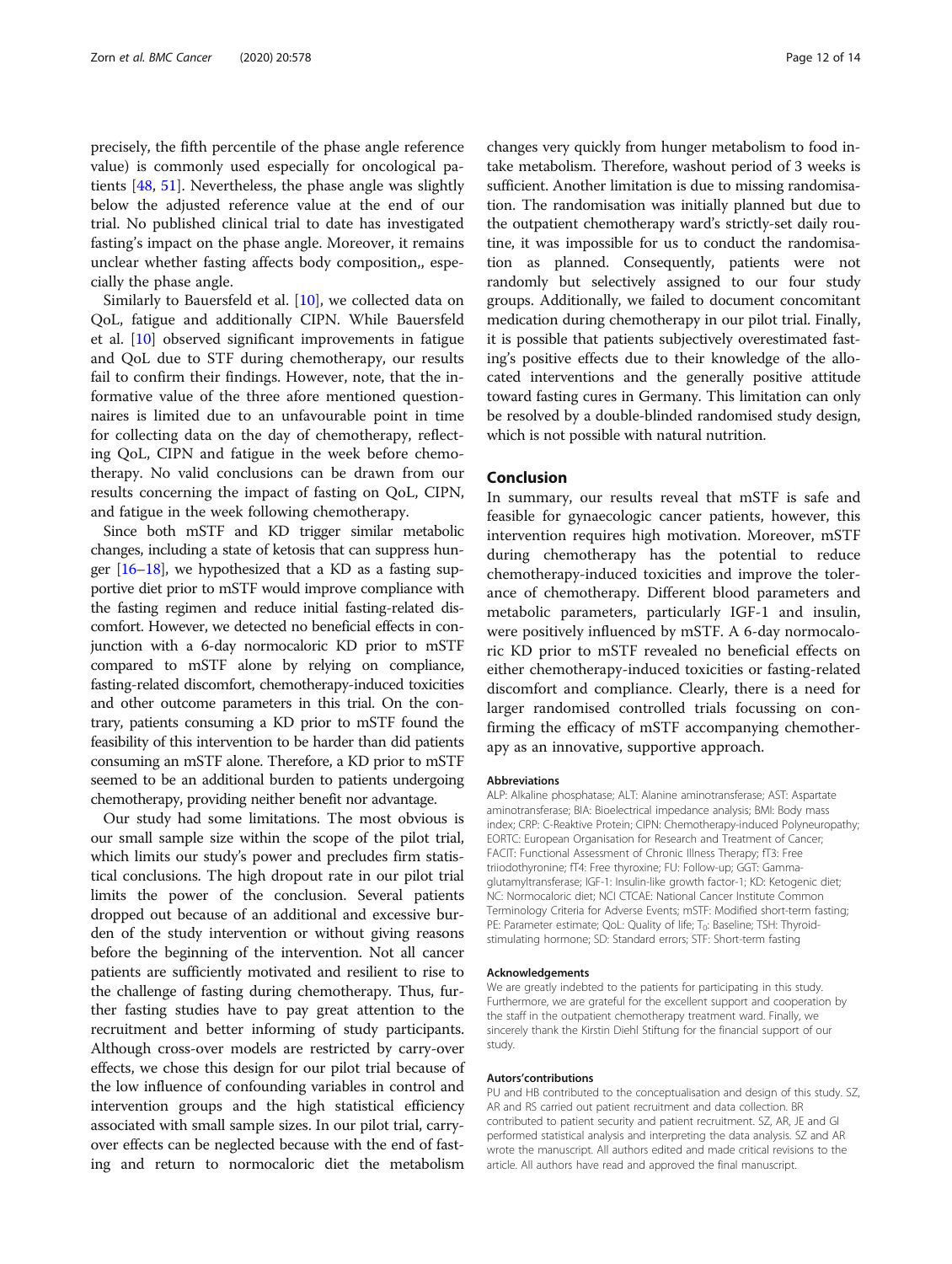### <span id="page-12-0"></span>Funding

This study was funded by a grant from the Kirstin Diehl Stiftung, Germany. The article processing charge was funded by the German Research Foundation (DFG) and Albert Ludwigs University Freiburg in the funding programme Open Access Publishing. The funding bodies played no role in the design of the study, or in collecting, analysing, or interpretating data or writing the manuscript.

#### Availability of data and materials

The datasets generated and analysed during the study are available from the corresponding author on reasonable request.

#### Ethics approval and consent to participate

The study protocol was approved by the Ethics Commission of Albert-Ludwig University Freiburg (313/16). All subjects provided written informed consent prior to participation.

#### Consent for publication

Not Applicable.

#### Competing interests

The authors declare that they have no competing interests.

#### Author details

<sup>1</sup>Department of Medicine I, Medical Center - University of Freiburg, Faculty of Medicine, University of Freiburg, Freiburg, Germany. <sup>2</sup>Department of Gynecology and Gynecologic Oncology, Medical Center – University of Freiburg, Faculty of Gynecology, University of Freiburg, Freiburg, Germany. <sup>3</sup>Clinical Trials Unit, Medical Center - University of Freiburg, Faculty of Medicine, University of Freiburg, Freiburg, Germany. <sup>4</sup>Department of Hematology, Oncology and Stem Cell Transplantation, Medical Center - University of Freiburg, Faculty of Medicine, University of Freiburg, Freiburg, Germany.

### Received: 19 December 2019 Accepted: 4 June 2020 Published online: 22 June 2020

#### References

- Michalsen A, Li C. Fasting therapy for treating and preventing disease current state of evidence. Forsch Komplementärmedizin Res Complement Med. 2013;20(6):444–53.
- 2. Brandhorst S, Wei M, Hwang S, Morgan TE, Longo VD. Short-term calorie and protein restriction provide partial protection from chemotoxicity but do not delay glioma progression. Exp Gerontol. 2013;48(10):1120–8.
- Safdie F, Brandhorst S, Wei M, Wang W, Lee C, Hwang S, et al. Fasting enhances the response of Glioma to chemo- and radiotherapy. PLoS One. 2012;7(9):e44603.
- 4. Lee C, Raffaghello L, Brandhorst S, Safdie FM, Bianchi G, Martin-Montalvo A, et al. Fasting Cycles Retard Growth of Tumors and Sensitize a Range of Cancer Cell Types to Chemotherapy. Sci Transl Med. 2012;4(124):124ra27.
- 5. Raffaghello L, Lee C, Safdie FM, Wei M, Madia F, Bianchi G, et al. Starvationdependent differential stress resistance protects normal but not cancer cells against high-dose chemotherapy. Proc Natl Acad Sci. 2008;105(24):8215–20.
- 6. Longo VD, Mattson MP. Fasting: molecular mechanisms and clinical applications. Cell Metab. 2014;19(2):181–92.
- 7. Laviano A, Rossi FF. Toxicity in chemotherapy--when less is more. N Engl J Med. 2012;366(24):2319–20.
- Safdie FM, Dorff T, Quinn D, Fontana L, Wei M, Lee C, et al. Fasting and cancer treatment in humans: a case series report. Aging. 2009;1(12):988– 1007.
- 9. de Groot S, Vreeswijk MP, Welters MJ, Gravesteijn G, Boei JJ, Jochems A, et al. The effects of short-term fasting on tolerance to (neo) adjuvant chemotherapy in HER2-negative breast cancer patients: a randomized pilot study. BMC Cancer. 2015;15(1).
- 10. Bauersfeld SP, Kessler CS, Wischnewsky M, Jaensch A, Steckhan N, Stange R, et al. The effects of short-term fasting on quality of life and tolerance to chemotherapy in patients with breast and ovarian cancer: a randomized cross-over pilot study. BMC Cancer. 2018;18(1):476.
- 11. Dorff TB, Groshen S, Garcia A, Shah M, Tsao-Wei D, Pham H, et al. Safety and feasibility of fasting in combination with platinum-based chemotherapy. BMC Cancer. 2016;16(1).
- 12. Michalsen A, Weidenhammer W, Melchart D, Langhorst J, Saha J, Dobos G. Kurzzeitiges therapeutisches Fasten in der Behandlung von chronischen Schmerz- und Erschöpfungssyndromen – Verträglichkeit und Nebenwirkungen mit und ohne begleitende Mineralstoffergänzung. Complement Med Res. 2002;9(4):221–7.
- 13. Michalsen A, Hoffmann B, Moebus S, Bäcker M, Langhorst J, Dobos GJ. Incorporation of fasting therapy in an integrative medicine ward: evaluation of outcome, safety, and effects on lifestyle adherence in a large prospective cohort study. J Altern Complement Med N Y N. 2005;11(4):601–7.
- 14. Brandhorst S, Choi IY, Wei M, Cheng CW, Sedrakyan S, Navarrete G, et al. A periodic diet that mimics fasting promotes multi-system regeneration, enhanced cognitive performance, and Healthspan. Cell Metab. 2015 Jul 7; 22(1):86–99.
- 15. Veech RL. The therapeutic implications of ketone bodies: the effects of ketone bodies in pathological conditions: ketosis, ketogenic diet, redox states, insulin resistance, and mitochondrial metabolism. Prostaglandins Leukot Essent Fatty Acids. 2004 Mar;70(3):309–19.
- 16. Johnston CS, Tjonn SL, Swan PD, White A, Hutchins H, Sears B. Ketogenic low-carbohydrate diets have no metabolic advantage over nonketogenic low-carbohydrate diets. Am J Clin Nutr. 2006;83(5):1055–61.
- 17. Johnstone AM, Horgan GW, Murison SD, Bremner DM, Lobley GE. Effects of a high-protein ketogenic diet on hunger, appetite, and weight loss in obese men feeding ad libitum. Am J Clin Nutr. 2008;87(1):44–55.
- 18. Sumithran P, Prendergast LA, Delbridge E, Purcell K, Shulkes A, Kriketos A, et al. Ketosis and appetite-mediating nutrients and hormones after weight loss. Eur J Clin Nutr. 2013;67(7):759–64.
- 19. Mifflin MD, St Jeor ST, Hill LA, Scott BJ, Daugherty SA, Koh YO. A new predictive equation for resting energy expenditure in healthy individuals. Am J Clin Nutr. 1990;51(2):241–7.
- 20. Calsteren KV, Verbesselt R, Ottevanger N, Halaska M, Heyns L, Bree RV, et al. Pharmacokinetics of chemotherapeutic agents in pregnancy: a preclinical and clinical study. Acta Obstet Gynecol Scand. 2010;89(10):1338–45.
- 21. Paoli A, Rubini A, Volek JS, Grimaldi KA. Beyond weight loss: a review of the therapeutic uses of very-low-carbohydrate (ketogenic) diets. Eur J Clin Nutr. 2013;67(8):789–96.
- 22. National Institutes of Health, National Cancer Institute, editors. Common Terminology Criteria for Adverse Events (CTCAE) Version 4.0 [Internet]. 2009. Available from: <http://evs.nci.nih.gov/ftp1/CTCAE>.
- 23. Aaronson NK, Ahmedzai S, Bergman B, Bullinger M, Cull A, Duez NJ, et al. The European Organization for Research and Treatment of Cancer QLQ-C30: a quality-of-life instrument for use in international clinical trials in oncology. JNCI J Natl Cancer Inst. 1993;85(5):365–76.
- 24. Postma TJ, Aaronson NK, Heimans JJ, Muller MJ, Hildebrand JG, Delattre JY, et al. The development of an EORTC quality of life questionnaire to assess chemotherapy-induced peripheral neuropathy: the QLQ-CIPN20. Eur J Cancer. 2005;41(8):1135–9.
- 25. Yellen SB, Cella DF, Webster K, Blendowski C, Kaplan E. Measuring fatigue and other anemia-related symptoms with the functional assessment of Cancer therapy (FACT) measurement system. J Pain Symptom Manag. 1997 Feb 1;13(2):63–74.
- 26. Wilhelmi de Toledo F, Buchinger A, Burggrabe H, Hölz G, Kuhn C, Lischka E, et al. Fasting therapy - an expert panel update of the 2002 consensus guidelines. Forsch Komplementärmedizin Res Complement Med. 2013;20(6):434–43.
- 27. Vici P, Brandi M, Giotta F, Foggi P, Schittulli F, Di Lauro L, et al. A multicenter phase III prospective randomized trial of high-dose epirubicin in combination with cyclophosphamide (EC) versus docetaxel followed by EC in node-positive breast cancer. GOIM (Gruppo Oncologico Italia Meridionale) 9902 study. Ann Oncol. 2012;23(5):1121–9.
- 28. Coolbrandt A, den Heede KV, Vanhove E, Bom AD, Milisen K, Wildiers H. Immediate versus delayed self-reporting of symptoms and side effects during chemotherapy: does timing matter? Eur J Oncol Nurs. 2011;15(2): 130–6.
- 29. Dalkara T, Kiliç K. How does fasting trigger migraine? A hypothesis. Curr Pain Headache Rep. 2013;17(10):368.
- 30. Di Lorenzo C, Pinto A, Ienca R, Coppola G, Sirianni G, Di Lorenzo G, et al. A randomized double-blind, cross-over trial of very low-calorie diet in overweight migraine patients: a possible role for ketones? Nutrients. 2019; 11(8):1742.
- 31. Di Lorenzo C, Coppola G, Sirianni G, Di Lorenzo G, Bracaglia M, Di Lenola D, et al. Migraine improvement during short lasting ketogenesis: a proof-ofconcept study. Eur J Neurol. 2015;22(1):170–7.